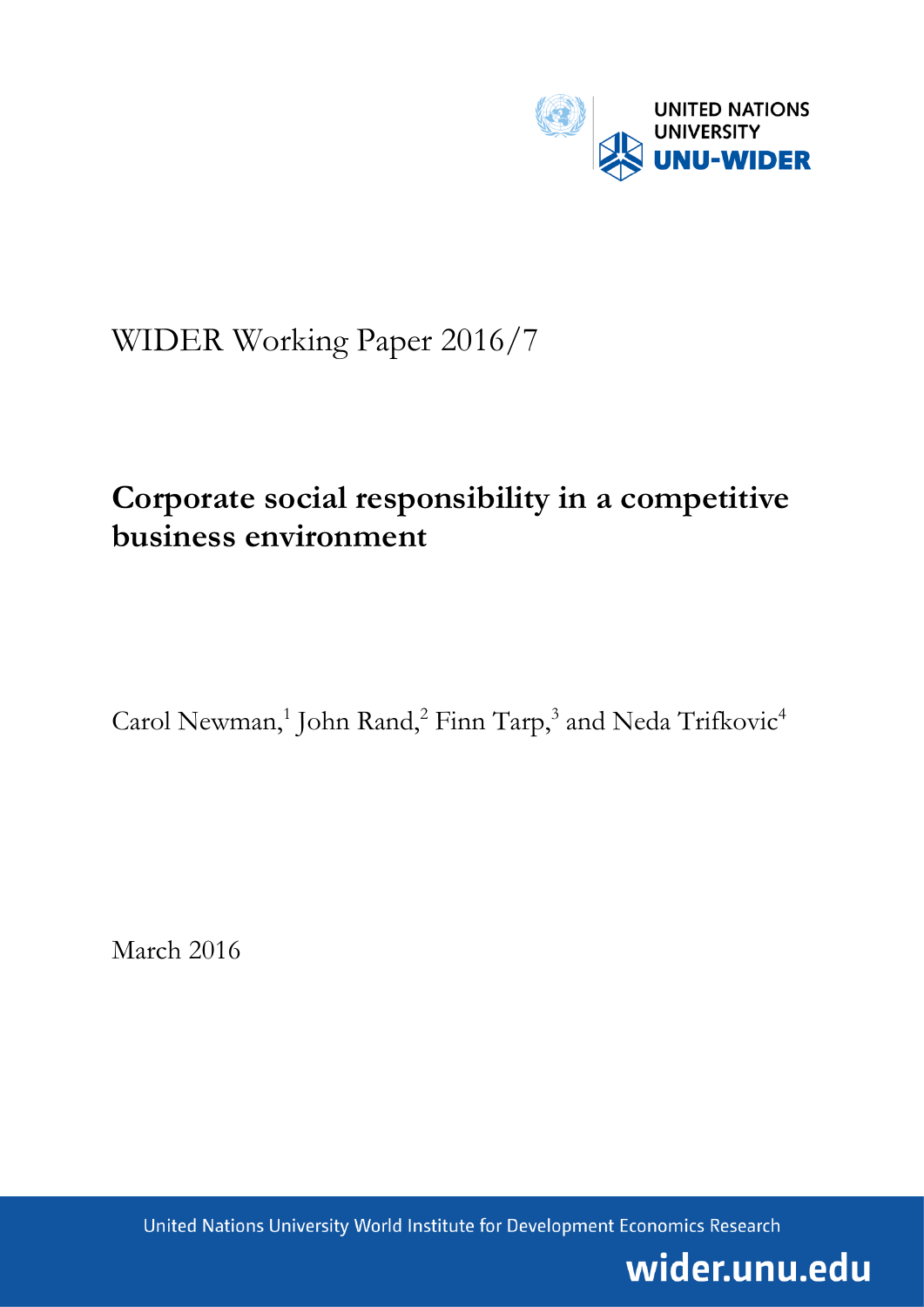**Abstract:** Using a specially designed survey instrument in combination with a representative sample of Vietnamese enterprises, we explore firm-level efficiency effects of corporate social responsibility. We find a positive relationship between adoption of corporate social responsibility initiatives and firm efficiency, and reveal that the impact is stronger for firms in non-competitive industries. Moreover, we show that local community focused corporate social responsibility initiatives drive the aggregate effect. This suggests that socially responsible actions by firms are likely to pay-off when stakeholder engagement has a localized focus. We provide evidence of reciprocity by showing that employees accept a lower share of additionally generated value added in exchange for working in a company that signals 'good' corporate values.

**Keywords:** firm efficiency, manufacturing, corporate social responsibility, Viet Nam **JEL classification:** O12, O14, O35, O53

**Acknowledgements:** We are grateful for productive and stimulating collaboration with the analytical teams from CIEM and the GSO, Hanoi, Viet Nam. The usual caveats apply.

Copyright © UNU-WIDER 2016

Information and requests: publications@wider.unu.edu

ISSN 1798-7237 ISBN 978-92-9256-050-8

Typescript prepared by Leslie O'Brien.

The Institute is funded through income from an endowment fund with additional contributions to its work programme from Denmark, Finland, Sweden, and the United Kingdom.

Katajanokanlaituri 6 B, 00160 Helsinki, Finland

The views expressed in this paper are those of the author(s), and do not necessarily reflect the views of the Institute or the United Nations University, nor the programme/project donors.

<sup>1</sup> Trinity College Dublin, Ireland; <sup>2</sup> University of Copenhagen, Denmark, corresponding author: [john.rand@econ.ku.dk;](mailto:john.rand@econ.ku.dk) <sup>3</sup> UNU-WIDER, Helsinki, Finland and University of Copenhagen, Denmark; <sup>4</sup> UNU-WIDER, Helsinki, Finland.

This study has been prepared within the UNU-WIDER project on '[Structural Transformation and Inclusive Growth](https://www.wider.unu.edu/node/372)  [in Viet](https://www.wider.unu.edu/node/372) Nam'.

The United Nations University World Institute for Development Economics Research provides economic analysis and policy advice with the aim of promoting sustainable and equitable development. The Institute began operations in 1985 in Helsinki, Finland, as the first research and training centre of the United Nations University. Today it is a unique blend of think tank, research institute, and UN agency—providing a range of services from policy advice to governments as well as freely available original research.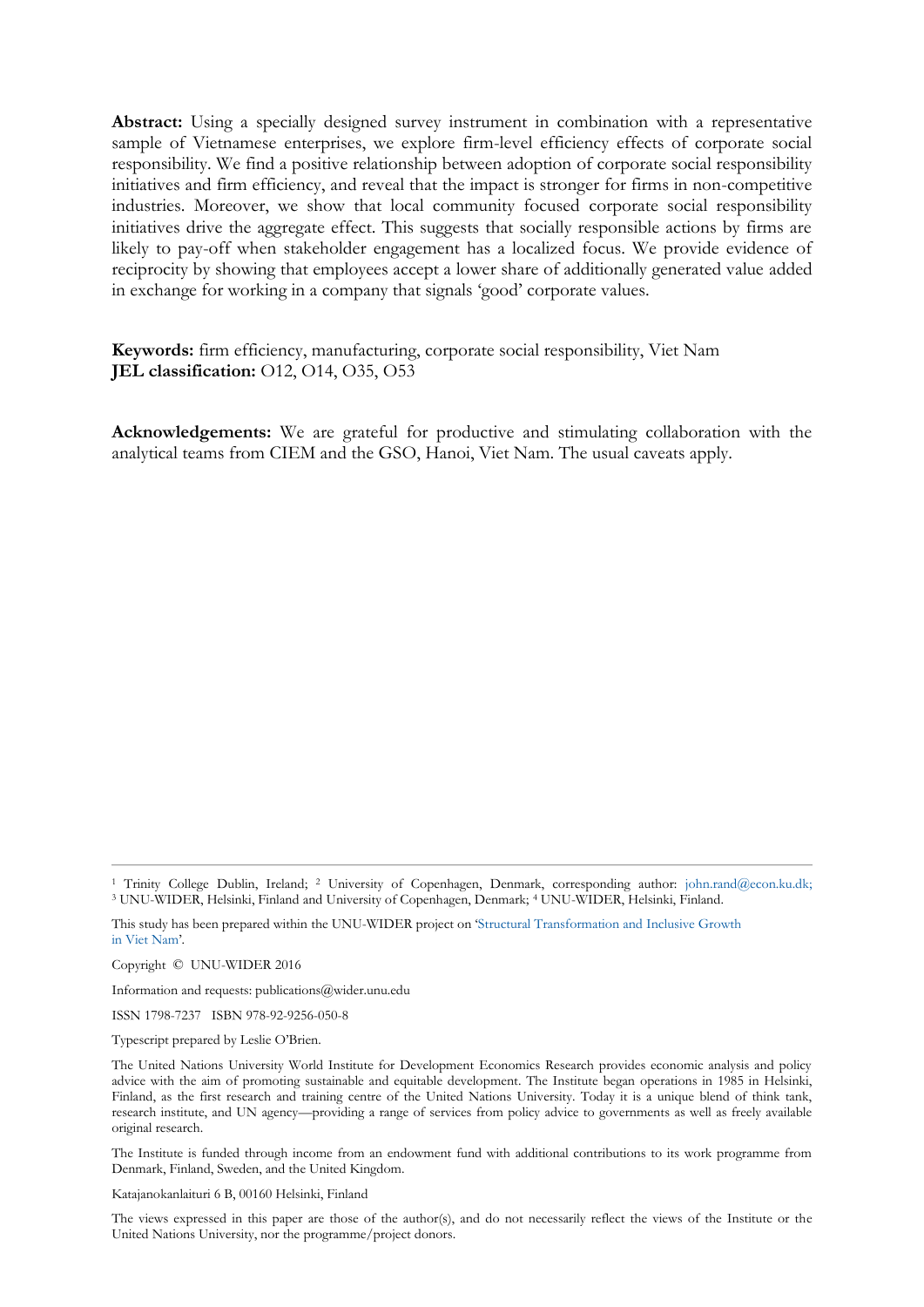# **1 Introduction**

While the concept of Corporate Social Responsibility (CSR) has been widely discussed,<sup>1</sup> there is neither general agreement about its definition nor a common way of quantifying CSR at the individual firm level. Moreover, there is disagreement in the literature about whether CSR improves firm performance<sup>2</sup> and/or whether improvements in CSR levels are a necessity for firm survival (at given performance rates). Improvements in CSR can be viewed as part of developing a modern enterprise in a competitive environment. If a firm wants to survive, it has to 'follow the current' and develop/improve its level of CSR. Not doing so can be seen as 'managerial slack', and will subsequently result in firm closure.

That competition mitigates managerial slack carries relevance for a number of implications. First, concerns about managerial agency problems resulting in deviations from profit maximizing behaviour may be of minor importance in competitive industries. Second, research on the effects of corporate governance may be misguiding policy if proxy indicators of corporate social responsible behaviour are not interacted with measures of competition. Third, policies to improve corporate governance could benefit from focusing on non-competitive industries only. Concerns about whether industrial policies should focus on improving industry competitiveness (such as deregulation and antitrust laws) rather than on promoting improved corporate governance structures may be justified.

It is by now accepted that a complex set of social preferences and market imperfections motivate CSR (Crifo and Forget 2015). At the same time, the evidence on the effects of CSR on firm performance and labour is mixed at best. First, CSR is found to increase firm profits and improve general firm performance if it enables (i) lower production (environmental) costs; (ii) product differentiation through price discrimination mechanisms working in favour of the socially responsible firm; or (iii) innovation both in terms of managerial processes as well as technological upgrading. However, managerial slack and decreasing profits are also observed in cases where the delegated responsibilities to firm executives lead to outcomes favouring the interests of stakeholders other than shareholders. Second, competition may have differential effects on CSR adoption and firm performance. If enterprises in competitive settings compete for socially responsible consumers, CSR activities may be boosted by market competition, improving in turn overall industry efficiency. On the other hand, realizing that CSR provides a competitive edge, firms can use CSR strategically to raise entry barriers, increasing relative levels of industry concentration through, for example, influence on the legislative/regulatory system. This may in turn reduce firm-level dynamics and industry-level productivity. Third, employees can also be affected by CSR. It appears that socially and environmentally responsible firms have an advantage in hiring motivated and skilled employees, which yields higher labour productivity. While employees in CSR firms may show higher levels of dedication and success at work, they are also more likely to accept lower than market wages compared to other workers (see a summary in Crifo and Forget 2015).

We use four consecutive rounds of Vietnamese enterprise surveys from 2011 to 2014 (with rich information on CSR behaviour at the firm level) covering 5,185 enterprises (20,740 firm observations) to test three questions: (i) Does CSR lead to improvements in firm performance? (ii) Does CSR have a differential impact on firm-level (labour) productivity depending on the

-

<sup>1</sup> See Kitzmueller and Shimshack (2012) for a thorough review.

<sup>2</sup> Crifo and Forget (2015) provide an excellent summary.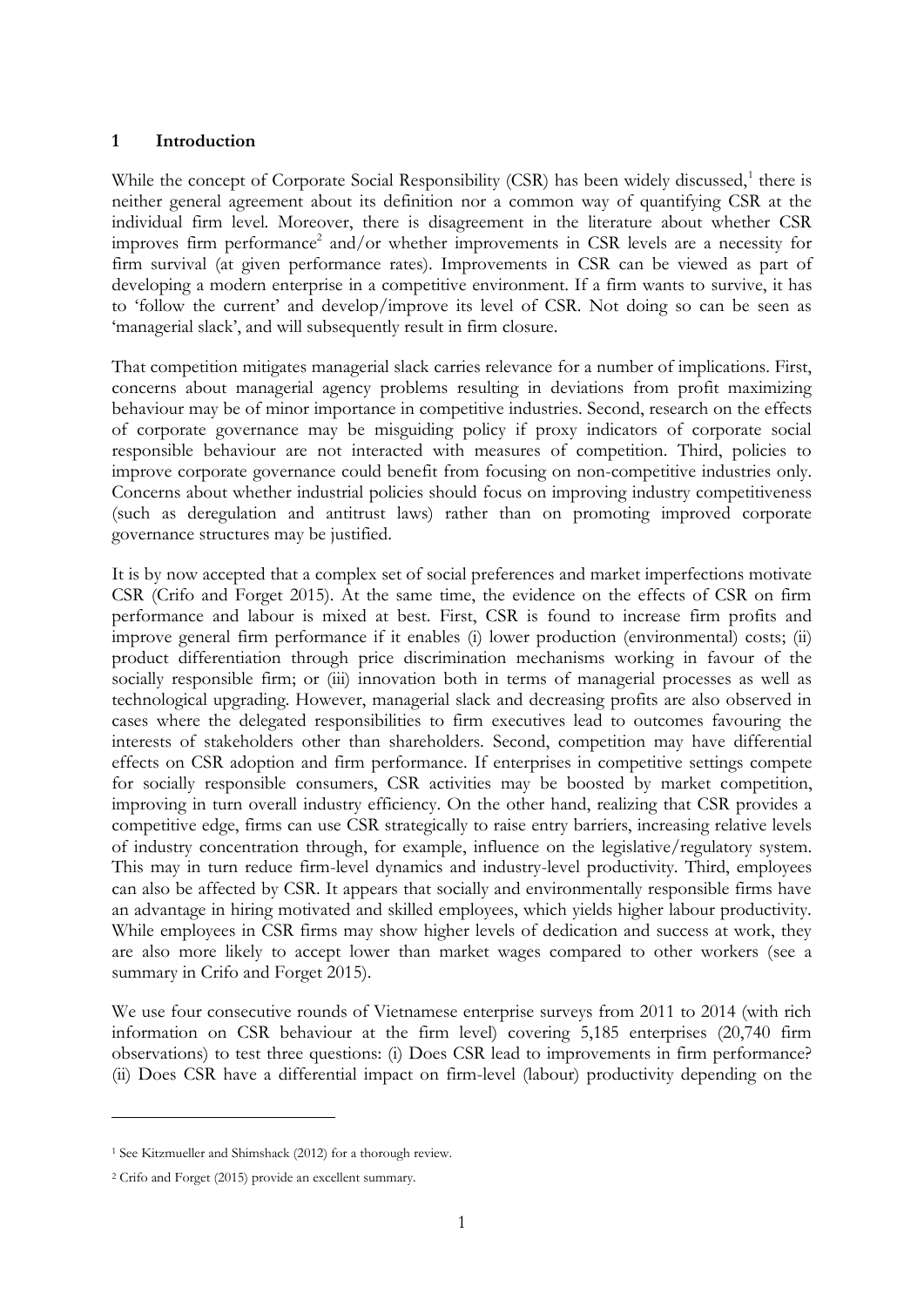level of industry competition? (iii) Do firms use CSR strategically to offer lower labour compensation shares? We start out by exploring the extent to which firms in Viet Nam engage in (and over time change their) socially responsible behaviour. The richness of the data enables overcoming challenges related to unobserved heterogeneity and reverse causality, prevalent among studies in developing countries.

Observing the full range of firms' activities is difficult and so is measuring CSR, which tends to address a range of stakeholder concerns and to be manifested in a variety of activities, from certification of environmental standards to donations to the non-profit sector. This leads to analytical problems in studies that link CSR behaviour and firm performance. For example, the effect of CSR on firm performance may be underestimated if the CSR metrics are noisy indicators of true CSR activities (Chatterji et al. 2009). Even though crucial for establishing the mechanisms of CSR effects, simultaneous treatment of different forms of CSR within one study is, to the best of our knowledge, generally missing in the literature.<sup>3</sup> Accordingly, we focus on three dimensions of CSR including the extent to which the firm (i) complies voluntarily with labour and environmental standards (compliance related CSR, measured by four indicators); (ii) has a well-developed CSR strategy at the management level that goes beyond compliance with existing regulations (management related CSR—four indicators); and (iii) engages in beyond compliance activities not directly linked to firm operations (community/society related CSR eight indicators). Based on these indicators, we generate a CSR index measuring the degree of CSR-related activities undertaken by the individual firm. We use these different categories of CSR activities to uncover the likely mechanisms underlying the CSR-productivity relationship.

Viet Nam is an interesting case for exploring the potential impacts of CSR on firm-level performance. Initially, social initiatives implemented at the firm level were partly introduced through trade related codes of conduct and partly through increasing engagement by multinationals in Viet Nam (Nguyen 2007). In 2007, the Global Compact Network Viet Nam was launched in order to motivate Vietnamese companies to implement and establish corporate policies relating to labour and environmental standards, human rights, and anti-corruption (UN 2014). This came at the same time Viet Nam entered into the World Trade Organization (WTO), which increased exposure to and knowledge about international standards. This in turn increased the need for well-designed corporate social responsibility strategies at the firm level to ensure sustainable integration of Vietnamese enterprises into global supply chains.

Our results show a positive relationship between CSR adoption and firm efficiency. Controlling for unobserved heterogeneity, adding one additional activity to a firm's strategic CSR portfolio gives on average a well-determined 0.3 per cent increase in labour productivity in the fixed effects estimation. In addition, the positive relationship between CSR adoption and firm efficiency is stronger for firms in non-competitive industries. Trying to dissect this effect by type of CSR engagement reveals that the aggregate effect is largely driven by community level CSR initiatives. The causal effect of community CSR activities on firm performance is confirmed applying the difference generalized method of moments (GMM) estimator, which shows that each additional community related CSR initiative results in a 1.2 per cent increase in labour productivity. Moreover, the stronger community related CSR effect is found among firms that are more deeply rooted in the local community (sourcing most inputs locally and having the majority of their customers within the province/district). This confirms that socially responsible actions by Vietnamese private domestic firms are to some extent likely to be reciprocated. Finally, results reveal that employees are willing to accept a lower share of the additionally

-

<sup>3</sup> An exception is Newman et al. (2016).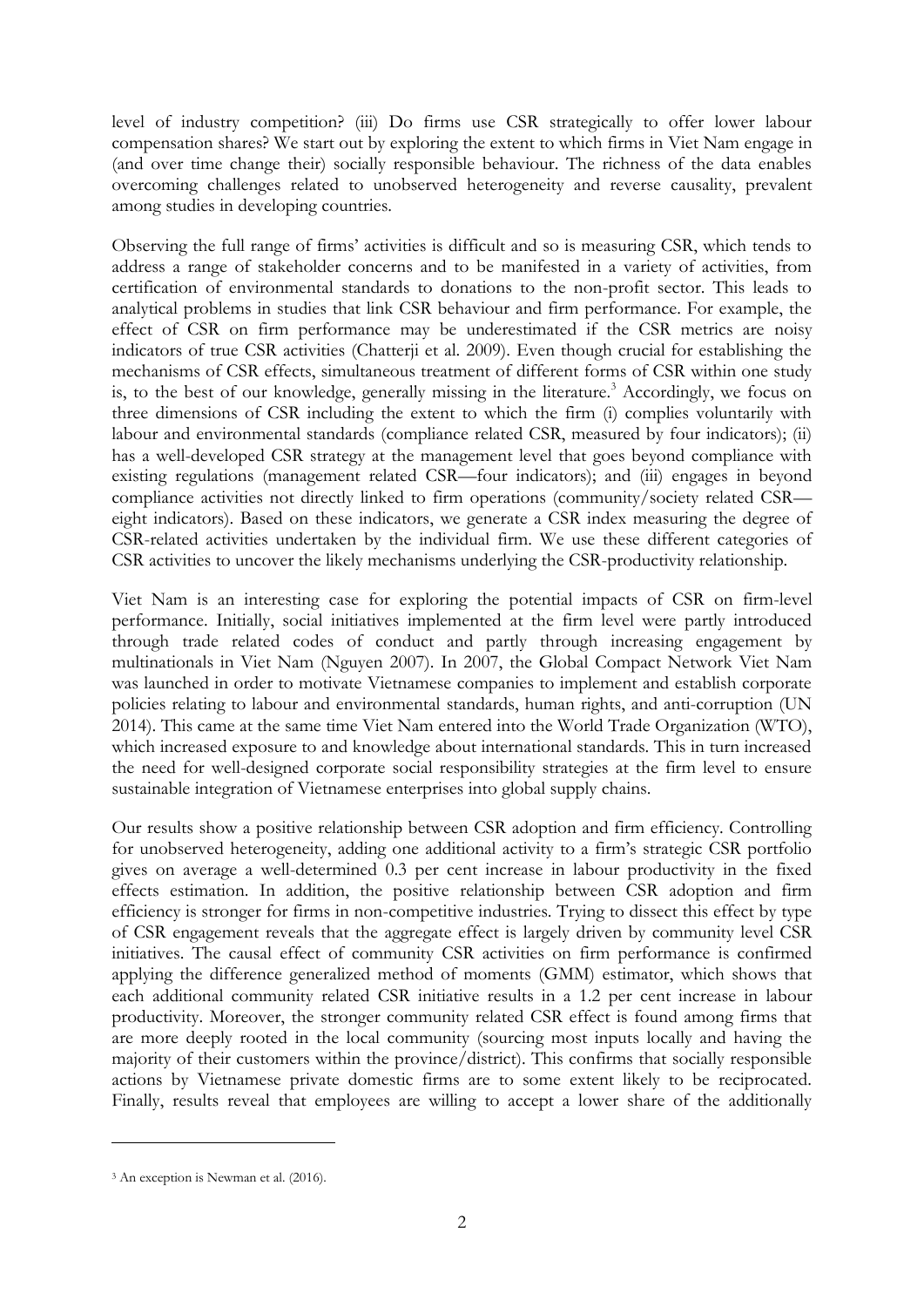generated value added in exchange for working in a company signalling 'good' corporate values especially benefitting the local community.

Our paper adds to the large literature on the impact of corporate social behaviour on firm-level performance with insights on how the effect of CSR differs by the level of industry concentration. Focusing on different manifestations of CSR, we also contribute to understanding how these potential added benefits from CSR are distributed among stakeholders and workers. The majority of studies on CSR focus on Europe and United States and a recent review of studies on CSR emphasize the need for more empirical tests of the mechanisms driving CSR and its impact on firm performance in emerging countries (Crifo and Forget 2015). To our knowledge, this study is one of the first attempts to map such cross-firm CSR differences for a fast growing transition economy.

The paper is structured as follows. Section 2 presents key concepts that underpin our analysis, while Section 3 defines our quantitative measures of CSR and competitiveness. Section 4 presents the data and the empirical framework, and Section 5 the results. Section 6 concludes.

# **2 Concepts**

The literature highlights several reasons for a positive association between CSR and firm performance. First, a positive effect may come through improvements on the company's image and reputation, which in turn has been shown to influence firm competitiveness and performance, at least in the long run. Second, an improved CSR strategy may improve employee motivation, retention, and recruitment. This effect may come through the above mentioned reputation improvement, or directly through a motivation effect on employees due to (perceived) improvements in the working environment. Third, CSR strategies may lead to efficiency gains as firms become more open to alternative production strategies and to investors with a higher sensitivity to sustainability issues. Fourth, improvements in CSR may lead to revenue increases; either indirectly through improved brand image or directly by CSR-driven product or market development (niche markets). Finally, CSR is a means to reduce or manage CSR*-*related risks such as the avoidance of negative press coverage.

CSR, however, does not need to result in improved firm performance. A recent meta-study shows that CSR is negatively correlated with firm profits in two per cent of the cases (Margolis et al. 2009). This most likely arises if shareholders caring about social or environmental performance willingly trade profits for social goods (Kitzmueller and Shimshack 2012).

Campbell (2007) argues that firm-level CSR activities are likely to be lower in competitive settings, and that the relationship between industry competitiveness and firm-level socially responsible activities is inversely U-shaped. This is in accordance with Porter and Kramer (2002), who argue that concentrated sectors have lower rates of CSR adoption because firms lack incentives to engage in a socially responsible manner due to lower potential impacts of increasing competitive advantages. In addition, when competition is perfect, firms search for immediate cost-reducing strategies, which likely involve reducing beyond compliance related socially responsible initiatives, in order to ensure firm survival (Shleifer 2004). Bagnoli and Watts (2003) on the other hand argue that CSR activities and industry-level competition will be inversely related, and at the same time that there is a trade-off between the optimal provision of CSR activities and firm-level efficiency.

According to Porter and van der Linde (1995), certain environmental standards and regulations can push forward innovative ideas and subsequently reduce production costs, resulting in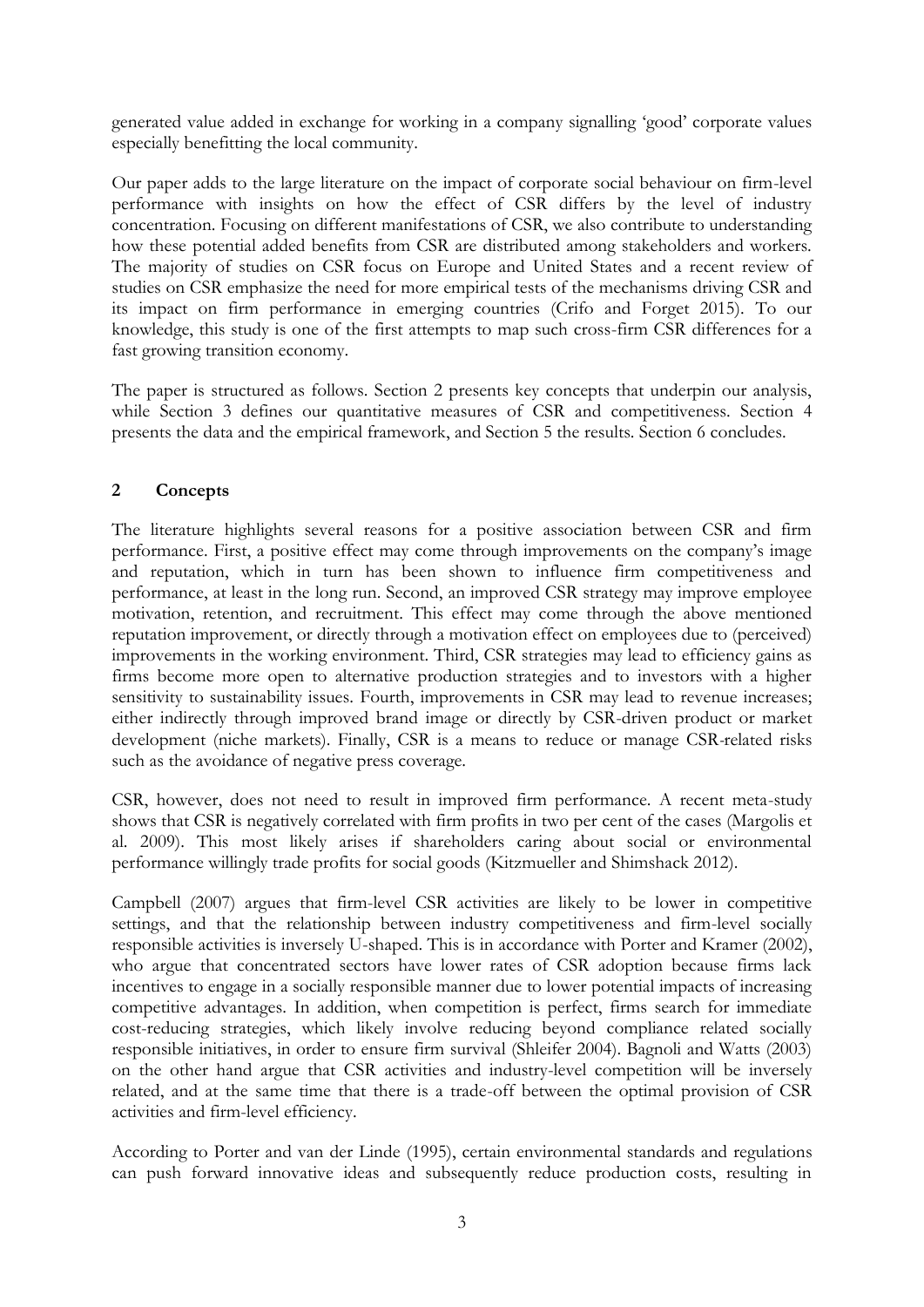dynamic competitive advantages. The speed at which this process evolves will depend on industry-level competition, thereby leading to a hypothesis of differential impacts of socially responsible behaviour on firm-level productivity along the competition dimension. However, empirical evidence on the Porter and Van der Linde hypothesis appears mixed at best (Crifo and Forget 2015).

Bénabou and Tirole (2010) discuss a different approach to understanding CSR from an economic perspective, from which the impact of the competitiveness/CSR relationship on firmlevel productivity can be deduced. Assuming a limit on firm managers' temporal horizon of corporate governance, a negative relationship between firm-level provision of CSR activities and industry-level competitiveness can be observed. Stakeholder monitoring of firm executives is needed to correct for the management's 'short sightedness', but these monitoring tools will be less effective in competitive settings, i.e. leading to a differential efficiency impact of CSR along the industry competitiveness dimension. This result is also shown to apply in settings where stakeholders are willing to sacrifice firm profits (philanthropy) in order to promote CSR behaviour. Applying a transaction cost argument, philanthropy through corporations (delegated monitoring) can be shown to be optimal if transaction costs are lower for corporations than for investors. In such cases, greater prevalence of CSR practices is more likely to be found among larger, more profitable firms, in turn leading to a prediction of an inverse relationship between CSR provision and industry competition. In addition, the model predicts a positive correlation between CSR and firm-level performance, but contrary to Porter and van der Linde (1995), Shleifer (2004), and Campbell (2007), the effect will be continuously diminishing in the level of industry competition.

If CSR helps incentivize workers and makes it easier to attract highly qualified employees, which increases labour productivity (Akerlof and Kranton 2005), the net effect of the increase in value added on firm-level profits (as a share of value added) will depend on the labour compensation package negotiated between workers and employers. Crifo and Forget (2015) summarize papers showing that motivated employees may accept a wage below the equilibrium market value because they enjoy non-monetary compensation through working in a firm aligned with their personal values. We therefore hypothesize that firms using CSR strategically may have lower labour compensation ratios.

# **3 Data and corporate social responsibility and competitiveness definitions**

Our data originate from two sources. First, we use the 2011–2014 Vietnam Enterprise Surveys (VES) collected by the General Statistics Office (GSO), which include the population of all registered manufacturing enterprises with 30 employees or more and a representative sample of the remaining smaller formally registered firms. However, among the surveyed enterprises some were found to report inconsistent financial records, and were therefore excluded from the analysis. This leaves us with a sample of approximately 40,000 manufacturing firms with detailed data on general firm characteristics and performance. The GSO data are thoroughly described in Newman et al. (2013), Newman et al. (2015), and CIEM and UoC (2015). Second, from the above described nationwide enterprise survey, a sample of approximately 8,000 manufacturing firms was selected based on a stratified (by region and sector, 2-digit ISIC) random sampling approach to respond to a specific technology, CSR, and competitiveness survey module referred to as the TCS survey, see CIEM et al. (2015) as well as CIEM and UoC (2012, 2013, 2014, 2015) for details. Combining the two surveys leaves us with a balanced panel of 5,185 firm observations over time and a total of 20,740 observations. Summary statistics of the variables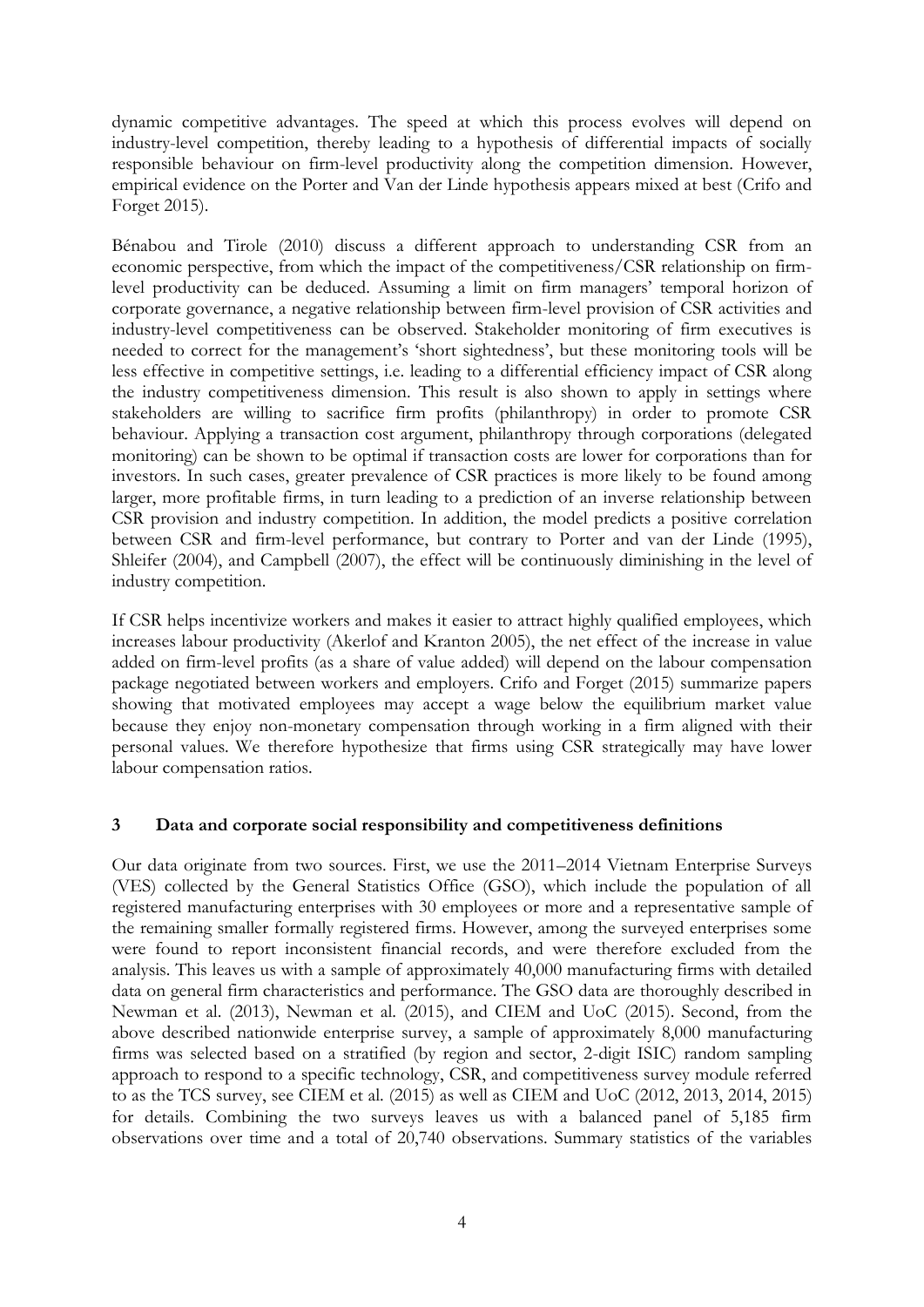used in the analysis are documented in Table 1 (split by high (column 2) and low (column 3) levels of competition—see definition below).<sup>4</sup>

#### Table 1: Summary statistics

|                                                                                                         | (1)    |         | (2)                |           | (3)<br>HHI2 >80 per |           |
|---------------------------------------------------------------------------------------------------------|--------|---------|--------------------|-----------|---------------------|-----------|
|                                                                                                         | All    |         | HHI2 < 20 per cent |           | cent                |           |
|                                                                                                         | Mean   | SD      | Mean               | <b>SD</b> | Mean                | <b>SD</b> |
| <b>CSR</b> indicators                                                                                   |        |         |                    |           |                     |           |
| $CSR$ index- $(0-16)$                                                                                   | 5.193  | (2.278) | 5.095              | (1.972)   | 5.482               | (2.477)   |
| CSR index A—Management (0-4), mean                                                                      | 1.314  | (0.889) | 1.230              | (0.849)   | 1.363               | (0.896)   |
| CSR index B-Labour (0-4), mean                                                                          | 3.081  | (1.166) | 3.308              | (1.055)   | 3.006               | (1.194)   |
| CSR index C-Community (0-4), mean                                                                       | 0.798  | (1.330) | 0.557              | (1.047)   | 1.112               | (1.501)   |
| <b>Industry competition</b><br>Hirschman/Herfindahl Index by industry and province<br>(HHI1)            | 0.149  | (0.175) | 0.021              | (0.008)   | 0.429               | (0.206)   |
| Hirschman/Herfindahl Index by industry (HHI2)                                                           | 0.041  | (0.059) | 0.023              | (0.036)   | 0.060               | (0.078)   |
| <b>Production function</b>                                                                              |        |         |                    |           |                     |           |
| Revenue per employee, real mill VND (log)                                                               | 4.795  | (1.129) | 4.867              | (0.984)   | 4.564               | (1.116)   |
| Labour (full-time permanent employees) (log)                                                            | 4.352  | (1.407) | 4.505              | (1.361)   | 4.188               | (1.426)   |
| Capital per employee, real mill VND (log)                                                               | 4.723  | (1.097) | 4.714              | (1.036)   | 4.637               | (1.083)   |
| Inputs per employee, real mill VND (log)                                                                | 4.555  | (1.315) | 4.627              | (1.169)   | 4.306               | (1.315)   |
| <b>Additional financial variables</b><br>Return on Assets (RoA) (profits as a share of total<br>assets) | 0.025  | (0.401) | 0.017              | (0.161)   | 0.024               | (0.146)   |
| Wage share (labour cost as a share of total value<br>added)                                             | 0.871  | (0.272) | 0.892              | (0.257)   | 0.877               | (0.260)   |
| <b>Additional controls</b>                                                                              |        |         |                    |           |                     |           |
| State involvement (Yes = $1$ )                                                                          | 0.043  | (0.204) | 0.034              | (0.182)   | 0.061               | (0.240)   |
| Foreign involvement (Yes = $1$ )                                                                        | 0.247  | (0.432) | 0.288              | (0.453)   | 0.170               | (0.376)   |
| $R&D(Yes = 1)$                                                                                          | 0.092  | (0.289) | 0.070              | (0.255)   | 0.123               | (0.329)   |
| Final use production (Yes = $1$ )                                                                       | 0.609  | (0.488) | 0.562              | (0.496)   | 0.640               | (0.480)   |
| Exporter (Yes = $1$ )                                                                                   | 0.386  | (0.487) | 0.491              | (0.500)   | 0.264               | (0.441)   |
| <b>Total observations</b>                                                                               | 20,740 |         | 4,007              |           | 4,170               |           |

Note: HHI is defined at the 2-digit ISIC level. Only 18,666 wage share observations (3,656 and 3,755 in columns 2 and 3, respectively).

Source: Authors' calculations based on CIEM et al. (2015).

-

The average revenue per employee is VND121 million with substantial differences between sectors by competition. Competitive sectors show better performance with VND130 million per employee on average, compared to VND96 million in less competitive sectors. The average firm size is 78 employees, reaching 90 in competitive, and 66 in less competitive sectors, respectively. Competitive and non-competitive sectors do not show a huge gap in the value of capital, which averages VND103 million in sectors with weak and VND111 million in sectors with high competition. The value of inputs per employee is higher in competitive sectors. Returns to assets are, however, 40 per cent higher in weakly competitive sectors. Similar shares of value added are distributed to labour in both types of sectors. Weak competitive sectors show higher prevalence of state-owned firms and a lower prevalence of foreign firms. Firms in these sectors tend to have

<sup>4</sup> In a few cases, firm information was inconsistent when merging the two different data sources. In order to ensure that we are merging identical firms across the two databases and over time, we therefore checked that no major changes are observed within the organization of firms with respect to changes in location (province and district), changes in sector (at the 2 and 4 digit ISIC levels), and changes in legal structure.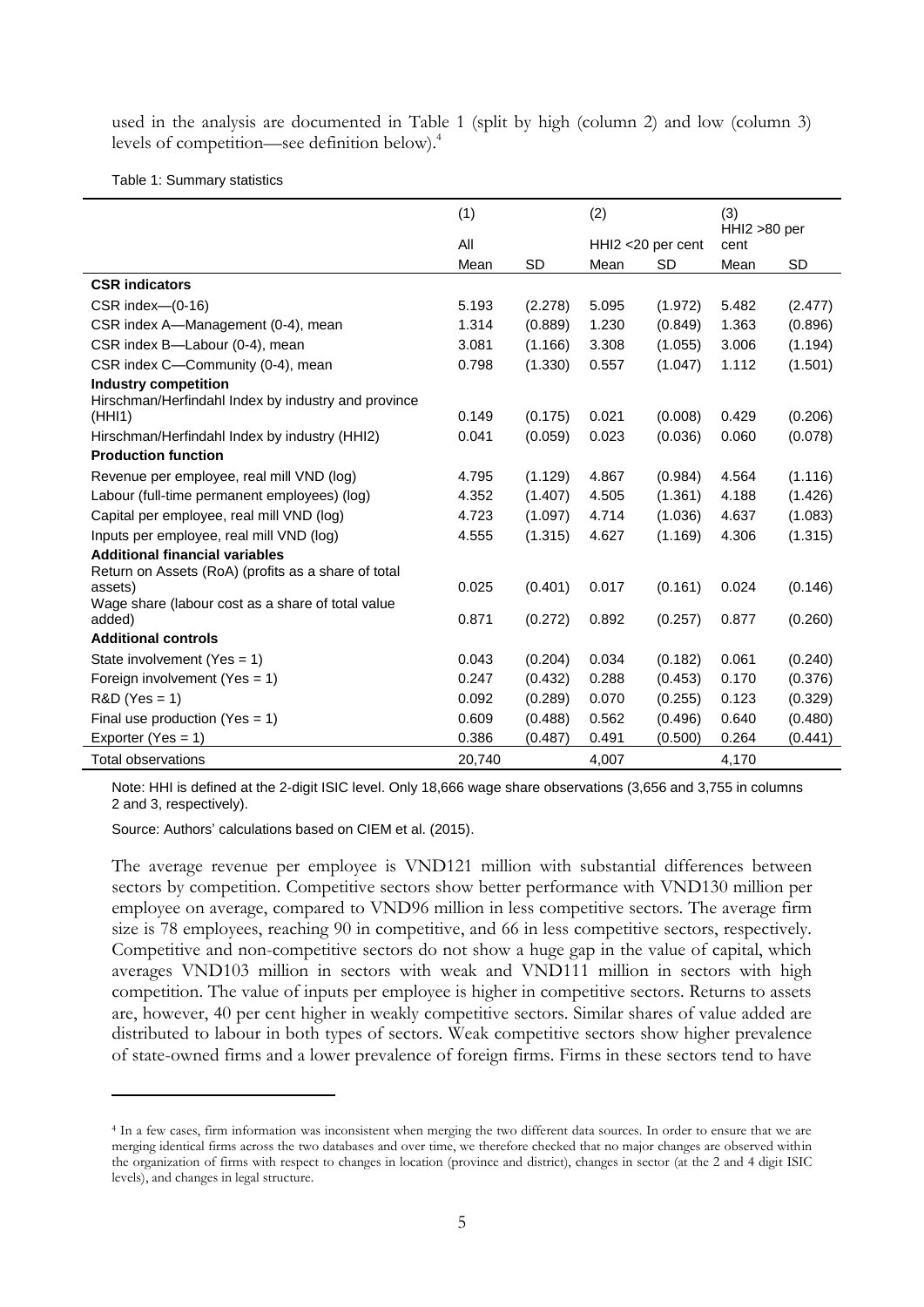more research and development (R&D) activities and more frequently produce goods for final consumption, but they are less likely to be exporting than firms in more competitive sectors are.

#### **3.1 Defining industry competitiveness**

Our main measure of competition is the Herfindahl-Hirschman index (HHI), which is well grounded in industrial organization theory. Given the province autonomy in Viet Nam and lack of cross province marketing and sourcing, we choose to define the HHI as the sum of squared market shares within each province:

$$
HHI_{pst} = \sum_{i=1}^{N} m_{ipst}^{2}
$$
 (1)

where *m(ipst)* is the market share of firm *i* in province *p*, in industry *s*, in year *t*. This means that a higher HHI implies weaker competition, thus higher concentration. The market shares are computed from the more than 40,000 yearly manufacturing firm observations from the VES based on the revenue data reported by each individual firm. Our benchmark measure is the sector-province level HHI based on the two-digit ISIC codes (in the following labelled HHI1), but check robustness of the results using a nationwide sector level concentration index (HHI2) as well. We also considered measures computed at the 4-digit ISIC level when constructing the nationwide concentration index. Given that, this did not change our overall conclusion these results are not reported (but are available upon request).

From Table 1 we see that the average HHI1 value is 0.149, with the value of 0.021 for the most competitive quintile, and 0.429 in the least competitive quintile. HHI2 has a sample average of 0.041 and a difference of 4.3 percentage points between the most and the least competitive quintiles.

#### **3.2 Defining corporate social responsibility (CSR)**

Although several papers have empirically tried to pin down indicators of CSR, no common measurement or definition exists (Crifo and Forget 2015). The International Organization for Standardization (ISO) has launched a recommendation for CSR behaviour and the UN Global Compact initiative has provided 10 principles as a set of guidelines for ensuring that products and services are produced under decent conditions (responsible supply chain management). Among these principles, two are human rights related, four concern labour, three environment, and one anti-corruption. However, Kitzmueller and Shimshack (2012) note that the literature often includes as well local community/society related CSR initiatives in the definition to measure the degree of 'local content' in the firm's corporate behaviour. According to their comprehensive overview, CSR can be defined as social or environmental behaviour that goes beyond the legal and regulatory requirements of the relevant markets and/or economies. This CSR definition follows closely the statements on CSR Compass [\(www.csrcompass.com\)](http://www.csrcompass.com/), where CSR is described by the voluntary initiatives of companies to integrate social and environmental considerations into their business activities and interactions with stakeholders. This means that CSR activities are characterized by a company's activities extending beyond its mandatory legal responsibilities (McWilliams and Siegel 2001). In this paper we consider both compliance (most commonly related to labour-related CSR) and beyond compliance indicators of CSR. The focus on compliance CSR is due to the oft-observed weak enforcement of existing regulation in developing country contexts.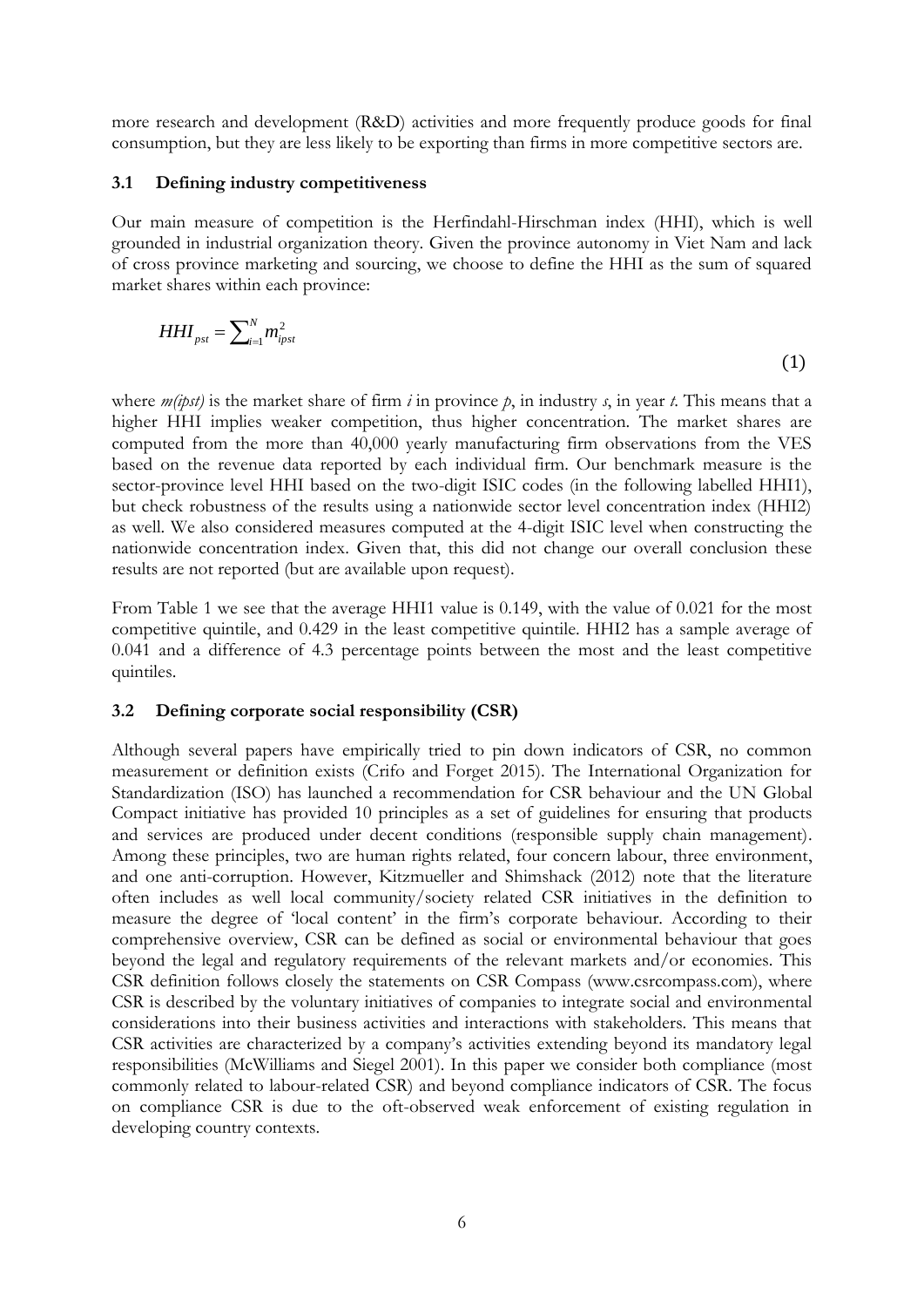Our survey instruments collect detailed data on different CSR aspects, which are divided into the following three sub-components (for details see Table 2 and Appendix Table A by year):

- Labour related responsibilities (4 indicators): Compliance indicators
- Management related responsibilities (4 indicators): Beyond compliance indicators
- Society related responsibilities (8 indicators): Beyond compliance indicators

Labour related responsibilities address the fact that firms are required by law to provide permanent staff with written contracts, set up local trade unions, and pay social and health insurance. As such, our measures of labour related CSR are closely linked to whether a given firm complies with existing labour regulations. Management related responsibilities capture whether firms embed CSR practices into their business strategy. Finally, indicators of community related responsibilities document the extent to which firms actively engage and support local community activities not directly related to the firm's commercial activities.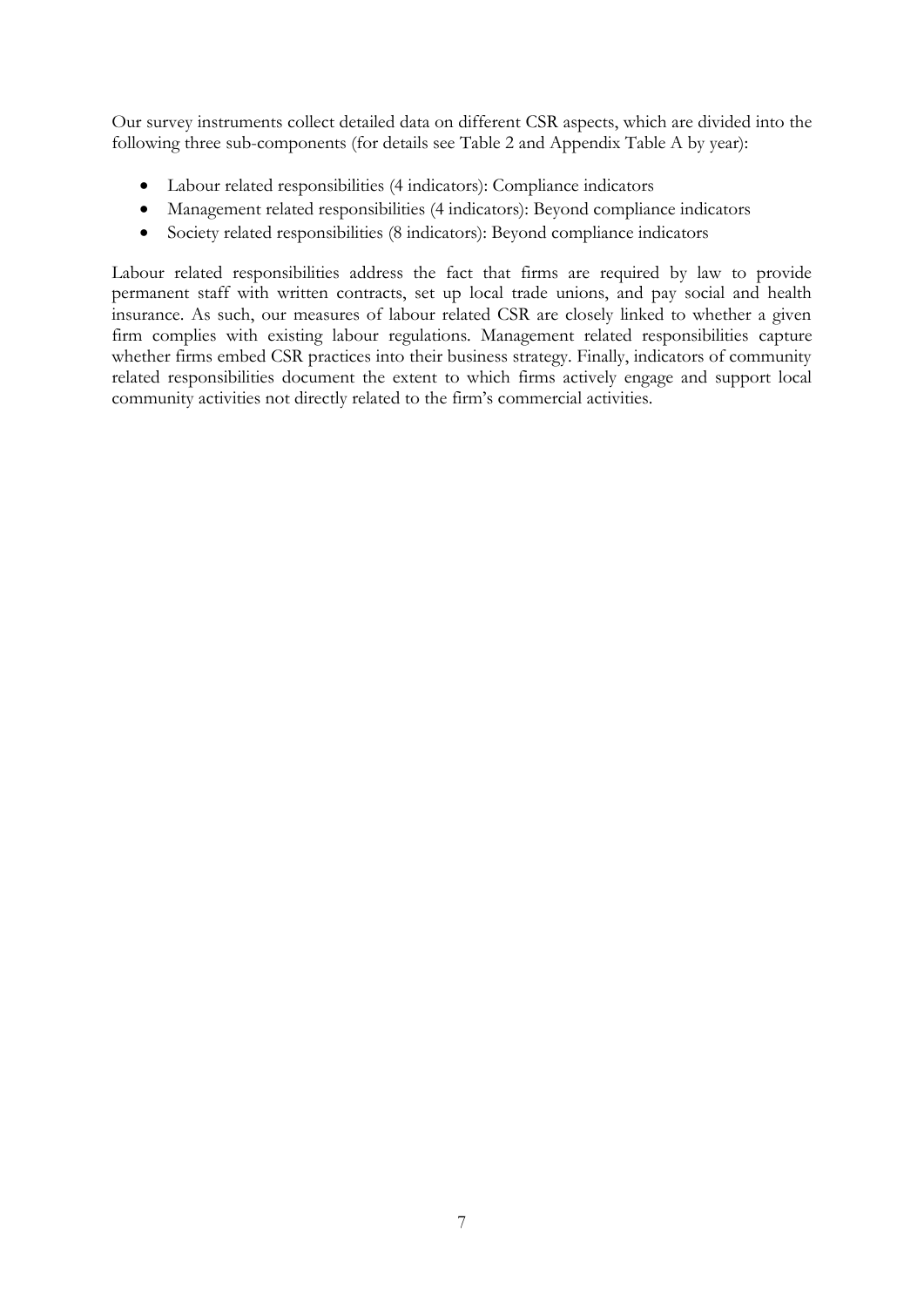## Table 2: CSR summary statistics, by HHI quintiles

|                                                                       | (1)           | (2)                   | (3)<br><b>HHI</b> | (4)<br><b>HHI</b> | (5)<br><b>HHI</b> | (6)                |
|-----------------------------------------------------------------------|---------------|-----------------------|-------------------|-------------------|-------------------|--------------------|
|                                                                       | All           | <b>HHI</b><br>$<$ 20% | $20 -$<br>40%     | $40 -$<br>60%     | $60 -$<br>80%     | <b>HHI</b><br>>80% |
|                                                                       | Average score |                       |                   |                   |                   |                    |
| CSR index (0-16), mean                                                | 5.193         | 5.095                 | 4.979             | 5.125             | 5.283             | 5.482              |
| CSR index A-Management (0-4), mean                                    | 1.314         | 1.230                 | 1.317             | 1.323             | 1.332             | 1.363              |
| CSR index B-Labour (0-4), mean                                        | 3.081         | 3.308                 | 3.000             | 3.049             | 3.055             | 3.006              |
| CSR index C-Community (0-8), mean                                     | 0.798         | 0.557                 | 0.663             | 0.753             | 0.896             | 1.112              |
|                                                                       | Share         |                       |                   |                   |                   |                    |
| A: Management                                                         |               |                       |                   |                   |                   |                    |
| CSR 1: Enterprise has a committee/board overseeing CSR practices      | 0.431         | 0.405                 | 0.419             | 0.437             | 0.440             | 0.454              |
| CSR 2: Enterprise has a written down CSR policy                       | 0.747         | 0.727                 | 0.739             | 0.750             | 0.748             | 0.768              |
| CSR 3: Enterprise is a member of standards groups or agreements that  |               |                       |                   |                   |                   |                    |
| promote CSR                                                           | 0.029         | 0.024                 | 0.029             | 0.026             | 0.033             | 0.033              |
| CSR 4: Enterprise has been awarded CSR type certifications or awards  | 0.107         | 0.074                 | 0.130             | 0.110             | 0.111             | 0.108              |
| <b>B: Labour</b>                                                      |               |                       |                   |                   |                   |                    |
| CSR 5: All permanent employees have a written labour contract         | 0.965         | 0.975                 | 0.976             | 0.965             | 0.956             | 0.951              |
| CSR 6: Enterprise has a local/plant level trade union                 | 0.555         | 0.646                 | 0.515             | 0.539             | 0.543             | 0.538              |
| CSR 7: Enterprise pays contribution to social insurance for employees | 0.780         | 0.842                 | 0.755             | 0.769             | 0.778             | 0.759              |
| CSR 8: Enterprise pays contribution to health insurance for employees | 0.782         | 0.845                 | 0.753             | 0.775             | 0.778             | 0.759              |
| <b>C: Community</b>                                                   |               |                       |                   |                   |                   |                    |
| CSR 9: Environmental Protection                                       | 0.257         | 0.184                 | 0.190             | 0.248             | 0.283             | 0.376              |
| CSR 10: Education                                                     | 0.087         | 0.056                 | 0.081             | 0.069             | 0.103             | 0.123              |
| CSR 11: Infrastructure Development                                    | 0.079         | 0.050                 | 0.075             | 0.073             | 0.092             | 0.105              |
| CSR 12: Health Care services                                          | 0.051         | 0.039                 | 0.040             | 0.059             | 0.051             | 0.064              |
| CSR 13: Youth Development                                             | 0.033         | 0.015                 | 0.025             | 0.033             | 0.043             | 0.047              |
| CSR 14: Poverty Alleviation                                           | 0.206         | 0.166                 | 0.173             | 0.191             | 0.218             | 0.281              |
| CSR 15: Local Heritage                                                | 0.032         | 0.014                 | 0.030             | 0.031             | 0.043             | 0.041              |
| CSR 16: Sporting events                                               | 0.053         | 0.031                 | 0.048             | 0.048             | 0.063             | 0.075              |
| Number of observations                                                | 20,740        | 4,007                 | 4,223             | 4,182             | 4,158             | 4,170              |

Note: HHI is defined at the 2-digit ISIC level and at the province level. Using the nationwide HHI index does not qualitatively change the overall picture. Source: Authors' calculations based on CIEM et al. (2015).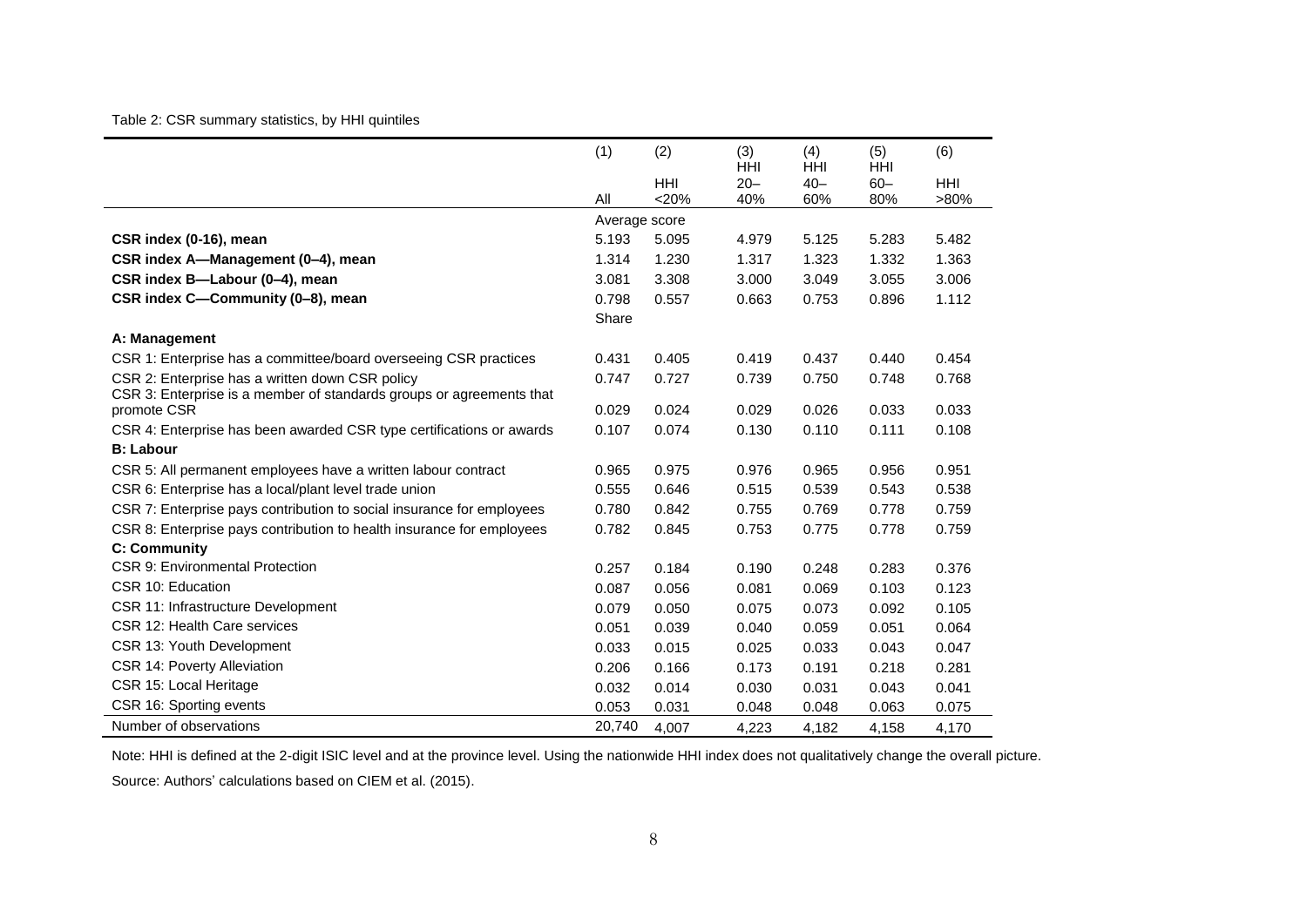Column 1 in Table 2 documents the average scores and the percentage of firms engaging in each specific CSR related category. As expected we see that enterprises are less likely to engage in beyond compliance (management and community) related CSR as compared to compliance (labour) related CSR. In fact 15 per cent of firms in the sample do not carry out any of the beyond compliance CSR related activities. A total of 19 per cent do not do any form of management CSR, whereas 61 per cent do not involve themselves in community related CSR activities. Only 0.5 per cent of firms do not carry out any of the compliance (labour) related tasks, and more than 50 per cent comply with all four labour related law requirements. The overall picture reported for the full sample in Table 1 is that firms on average score 5 out of 16 looking at the aggregate CSR index and 2 out of 12 considering non-compliance indicators only.

Looking at averages over time, Appendix Table A indicates very little within firm changes in CSR behaviour. However, the share of firms changing CSR 'position' over the 2011 to 2014 period within each CSR category is substantial when studying the CSR transition matrices (not reported). The number of 'off-diagonal' observations in the transition matrices are especially large within management level CSR (38 per cent of firms change their management related CSR strategy over time) and community related CSR (31 per cent firms change their community related CSR strategy over time).

As an example, firms stating that they are 'carrying out environmental protection activities that goes beyond law requirements' in one year and not in the other is quite large (18 per cent). Similarly, 10 per cent of firms stating that they have a 'written down CSR policy' decided to abandon the policy during the four year period, which suggests that these particular firms possibly did not have a well-defined CSR strategy in the first place.

Given the focus of this paper, we document in Table 2 each CSR related indicator by HHI quintile. The unconditional relationship between CSR and competitiveness does not seem to support the view that competition may induce discipline on corporate social behaviour, at least when considering the aggregate CSR index. Firms in more competitive sectors (low HHI) have a lower CSR score as compared to firms in less competitive industries, and the difference seems to be driven especially by differences in community related CSR. However, this observation depends to a large degree on the choice of HHI definition.

In addition, Figure 1 illustrates the interlinkages between the types of CSR firms engage in. The figure shows measures of the probability of overlap between different types of CSR. More specifically, we ask whether a firm doing one type of CSR (say a firm having a committee/board overseeing CSR practices, CSR indicator 5 in Table 1) is more likely to engage in another specific type of CSR practice (say paying contributions to health insurance for employees, CSR indicator 4 in Table 2).

From Figure 1, we for example see in the bottom right part of the figure that if a firm has a committee/board overseeing CSR practices, it will with 90 per cent certainty engage in more labour related practices (CSR types 1 to 4). Generally, the figure shows that firms carrying out management related CSR are more likely to engage in labour related CSR, and that each of the community based CSR involvements are less linked to other types of CSR practices (although measured at the 50 and 60 per cent probability rate, education, youth development, and poverty alleviation activities tend to go hand-in-hand).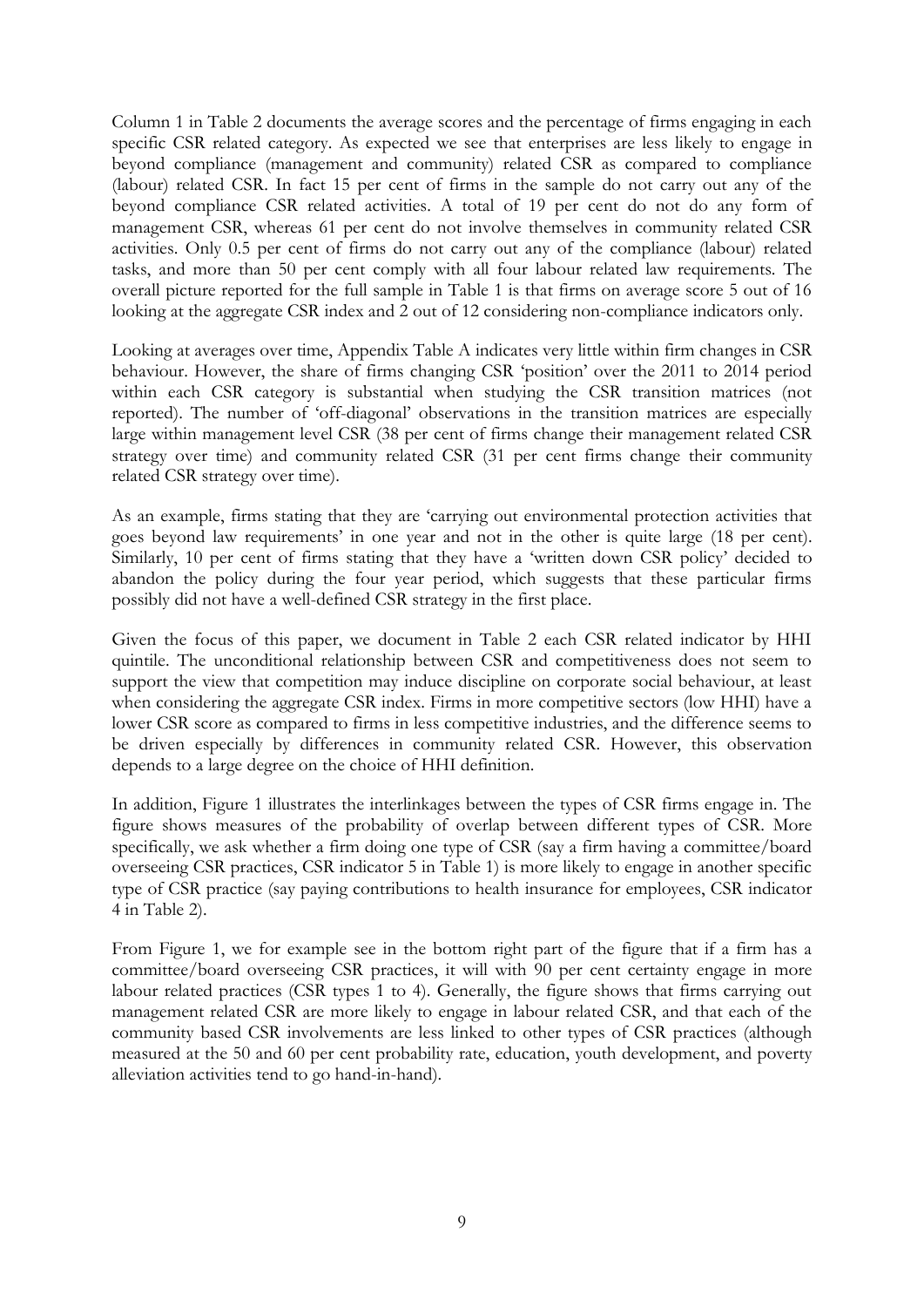

Source: Authors' calculations based on CIEM et al. (2015).

Consequently, in the following analysis we distinguish between different types of CSR (labour, management, or community) when analysing its association with labour productivity.

## **4 Empirical framework**

The framework for our empirical analysis is a standard production function:

$$
Y_{i,t} = A_{it} K_{it}^{\beta_K} N_{it}^{\beta_N} M_{it}^{\beta_M} \implies \left(\frac{Y}{N}\right)_{i,t} = A_{it} \left(\frac{K}{N}\right)_{it}^{\beta_K} N_{it}^{\beta_K + \beta_N + \beta_M - 1} \left(\frac{M}{N}\right)_{it}^{\beta_M}
$$
(2)

Formulated in logarithms and defining  $\beta_n = \beta_N + \beta_K + \beta_M - 1$  we obtain:

$$
y_{i,t} = \beta_n n_{i,t} + \beta_K k_{i,t} + \beta_M m_{i,t} + a_{i,t} + \varepsilon_{i,t}
$$
 (3)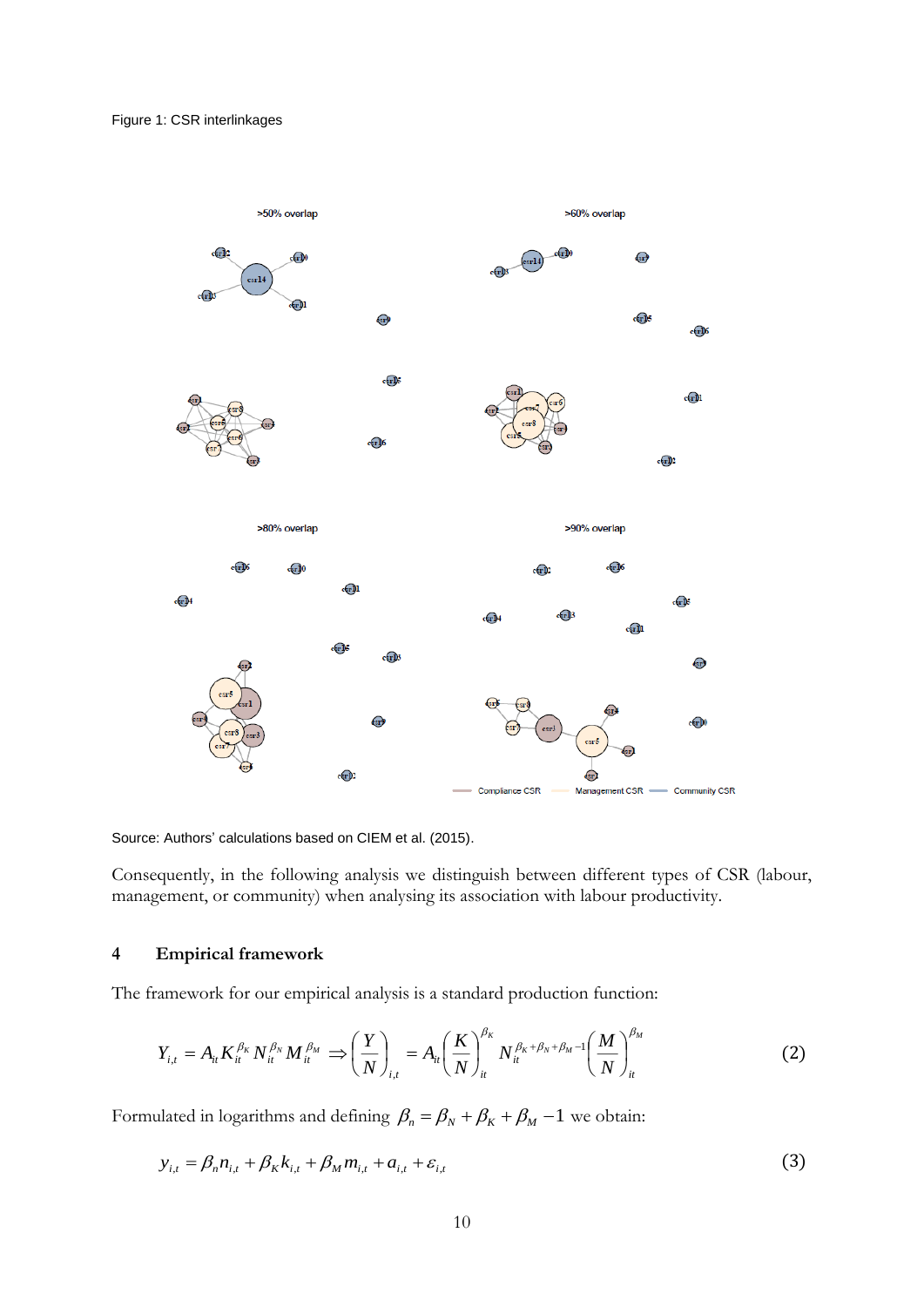where *y* is log revenue per employee (labour productivity), *n* is log firm size (number of equivalent full-time employees), *k* is log capital per employee (capital intensity), and *m* is log of intermediate inputs including raw materials per employee (intermediate input intensity). Total factor productivity (TFP) is represented by  $a$ , and  $\varepsilon$  is a serially uncorrelated residual capturing efficiency shocks, assumed to be exogenous and unobservable by the firm. Based on the literature review in Section 2, we hypothesize that TFP is affected by CSR. We therefore assume that  $a_{i,t} = \delta \text{CSR}_{i,t} + c_{i,t} + \mu_i + \xi_{i,t}$ , where we allow for heterogeneity in TFP by including controls for location, industry, ownership form (state or foreign), exporter status (indicator variable taking the value one if the firm exports and zero otherwise), R&D (indicator variable taking the value one if R&D takes place in-house and zero otherwise), and production of intermediates or goods for final use (indicator variable taking the value one if final goods are produced and zero otherwise) summarized by *c*. Unobserved heterogeneity in the form of firmspecific effects is denoted by  $\mu_i$ , and a random error term by  $\xi$ . Substituting the expression for TFP into (3) forms the basis of our econometric test for efficiency effects due to CSR adoption. Since one of the main aims of this paper is to examine whether the adoption of a particular CSR strategy has differential effects on firms in competitive and non-competitive industries, we also allow for heterogeneous CSR effects along the competitiveness dimension by estimating:

$$
y_{i,t} = \beta x_{i,t} + \delta_1 \text{CSR}_{i,t} + \delta_2 H H I_{i,t} + \delta_3 \text{CSR} \cdot H H I_{i,t} + c_{i,t} + \mu_i + \eta_{i,t} \tag{4}
$$

where  $\beta x_{i,t} = \beta_n n_{i,t} + \beta_k k_{i,t} + \beta_m m_{i,t}$ , CSR is an index (0–16) calculated based on the information obtained from answers to the questions described in Table 1 and *HHI* is the Herfindahl-Hirschman index (HHI) described in equation (1). Note that for any given HHI value, we can compute the total effect of adopting CSR as  $\delta_1 + \delta_3$  \*HHI. The coefficient  $\delta_1$  on the CSR variable measures the (limit) effect as the HHI goes to zero, implying that it measures the CSR effect on firms in highly competitive industries. The coefficient  $\delta_3$  measures how the effect varies with the degree of competition. The coefficient  $\delta_2$  thereby captures the direct effect of competition. If the conjecture is that firms in more competitive industries (lower HHI) are more efficient (due to more dynamic creative-destruction processes), then the coefficient  $\delta_{\rm z}$ is expected to be negative.

Assuming that it may take time for output to reach its new long-run level whenever factors of production are changed, makes it important to allow for dynamics in the form of a lagged dependent variable. Inclusion of a lagged dependent variable also makes serial correlation of the residual less likely, which leads to the following dynamic specification:

$$
y_{i,t} = \lambda y_{i,t-1} + (1 - \lambda) \beta x_{i,t} + \delta_1 \text{CSR}_{i,t} + \delta_2 H H I_{i,t} + \delta_3 \text{CSR} \cdot H H I_{i,t} + c_{i,t} + \mu_i + \eta_{i,t} \tag{5}
$$

A simple empirical approach would be to estimate (5) using OLS or a standard panel GLS estimator. Unfortunately, this approach is likely to yield misleading results if CSR and productivity are correlated for reasons other than causality running from CSR to efficiency. The positive association between CSR and productivity can be due to the self-selection of the relatively more efficient firms into more philanthropic endeavours, rather than to efficiency effects of CSR. Moreover, since equation (5) contains the lagged dependent variable it is crucial to control for heterogeneity between firms or we would expect the estimates to be upward biased, reflecting 'spurious' state dependence.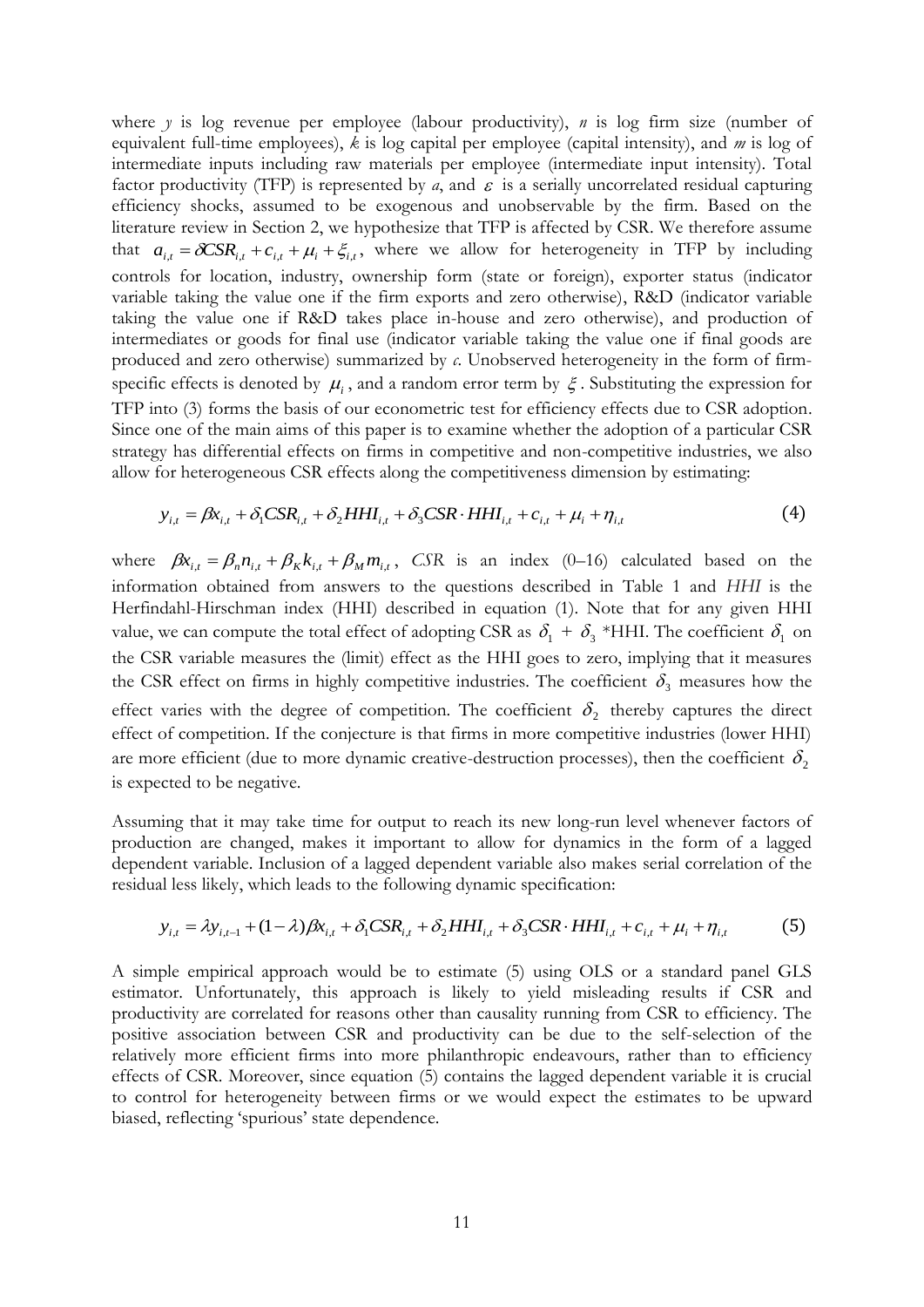While *c* controls for heterogeneity in certain observed variables, the presence of unobserved heterogeneity in the form of the firm-specific effects  $\mu_i$  presents us with some econometric challenges. Unobserved firm heterogeneity including product attributes or managerial ability might affect a firm's CSR decisions. As these are permanent attributes they might lead to persistency in CSR behaviour and hence to overestimation of the importance of CSR for firmlevel efficiency. Under a strict exogeneity assumption, the fixed effect method eliminates the unobserved time-invariant firm-specific effects. However, it is possible that even with a rich combination of fixed effects and time varying control variables other sources of bias remain. Moreover, the strict exogeneity assumption does not hold in models including a lagged dependent variable. In addition to a traditional fixed effects approach, we therefore apply the two-step difference GMM estimator (Arellano and Bover 1995). A first difference transformation is used to eliminate the firm-specific fixed effect (as opposed to the fixed effects estimator) allowing earlier lags of the endogenous variables to be used as instruments. In the results section, we provide more details on the exact lag structure and the validity of the instrument sets. Using this approach, the parameters are identified using the within-firm variation in CSR and labour productivity over time. Given the short time series of our panel (2011–14), which may limit the extent of variation used to identify parameters and to avoid the possibility that parameter estimates are influenced by the exit and entry of firms rather than within-firm variations, we focus exclusively on a balanced panel of firms.

## **5 Results**

-

## **5.1 CSR, efficiency and competitiveness**

Recalling questions 1 and 2 in the Introduction, we wish to establish whether a firm's CSR adoption choice affects firm-level productivity and if there are different effects on firm performance in competitive and non-competitive industries. Table 3 reports results from estimating specification (5) using HHI1. In Appendix Table B, results are shown using the nationwide HHI2. Columns 1 and 2 report results from pooled OLS estimates with a  $\lambda = 0$ restriction. Column 1 includes only time fixed effects in addition to the variables reported, whereas column 2 incorporates the additional controls described in Table 2 above. Column 3 is the fixed effects version of column 1, whereas column 4 lifts the restriction on  $\lambda$  thereby allowing dynamics. Finally, columns 5 and 6 are fixed effects replicates of columns 3 and 4 on a restricted sample where switchers in R&D, export status, and final goods status (production of final goods or intermediates) are excluded. The justification for looking at the restricted sample is that these indicators (and changes herein) are significant determinants of changes in CSR choices.<sup>5</sup>

<sup>5</sup> Note that using the same data, Newman et al. (2016) find no systematic relationship between CSR adoption and industry competitiveness (defined at both the 2-digit or 4-digit ISIC level).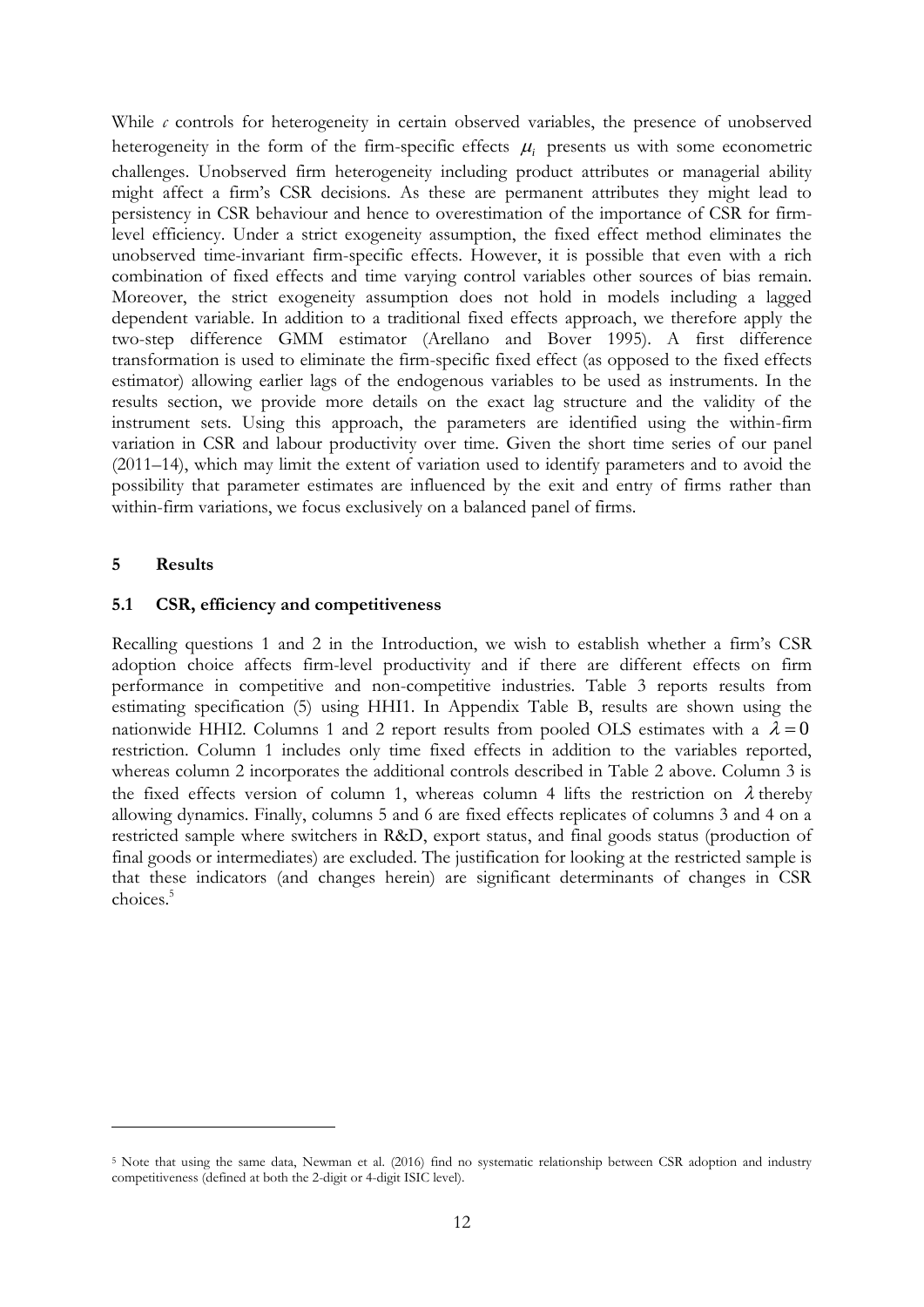Table 3: CSR and sectoral competitiveness HHI1

|                                           | 1           | 2           | 3           | 4            | 5           | 6           |
|-------------------------------------------|-------------|-------------|-------------|--------------|-------------|-------------|
|                                           | All         | All         | All         | All          | Reduced     | Reduced     |
|                                           | <b>OLS</b>  | <b>OLS</b>  | <b>FE</b>   | <b>FE</b>    | FE          | <b>FE</b>   |
| Lagged dependent<br>Lagged employment per |             |             |             |              |             |             |
| employee                                  |             |             |             | $-0.0027$    |             | $-0.0004$   |
|                                           |             |             |             | (0.66)       |             | (0.06)      |
| <b>Efficiency controls</b>                |             |             |             |              |             |             |
| Employment (log)                          | $0.0456***$ | $0.0300***$ | $-0.0094$   | $-0.0316***$ | 0.0009      | $-0.0127$   |
|                                           | (20.13)     | (11.06)     | (1.32)      | (3.16)       | (0.09)      | (0.96)      |
| Assets per employee (log)                 | $0.0193***$ | $0.0213***$ | $0.0613***$ | $0.0587***$  | $0.0672***$ | $0.0611***$ |
|                                           | (4.67)      | (5.08)      | (8.46)      | (6.11)       | (6.79)      | (4.72)      |
| Inputs per employee (log)                 | 0.8294***   | 0.8304***   | 0.7786***   | 0.7686***    | 0.7761***   | 0.7693***   |
|                                           | (173.16)    | (165.10)    | (83.65)     | (65.31)      | (64.02)     | (51.72)     |
| <b>Focus variables</b>                    |             |             |             |              |             |             |
| CSR index (0-16)                          | $0.0023**$  | $0.0026**$  | $0.0027***$ | $0.0027**$   | $0.0026*$   | $0.0035*$   |
|                                           | (2.14)      | (2.51)      | (2.80)      | (2.18)       | (1.92)      | (1.79)      |
| Hirschman/Herfindahl Index                |             |             |             |              |             |             |
| (HHI1)                                    | $-0.0436$   | $-0.0336$   | $-0.0547*$  | $-0.0779*$   | $-0.0705*$  | $-0.0709$   |
|                                           | (1.56)      | (1.11)      | (1.77)      | (1.91)       | (1.66)      | (1.25)      |
| <b>CSR*HHI</b> interaction                | 0.0020      | 0.0035      | $0.0116**$  | $0.0208***$  | $0.0122*$   | $0.0262**$  |
|                                           | (0.43)      | (0.73)      | (2.38)      | (3.10)       | (1.71)      | (2.39)      |
| Year dummies                              | Yes         | Yes         | Yes         | Yes          | Yes         | Yes         |
| <b>Observations</b>                       | 20,740      | 20,740      | 20,740      | 15,555       | 14,053      | 10,751      |
| Firms (clusters)                          | 5,185       | 5,185       | 5,185       | 5,185        | 4,880       | 4,880       |
| R-squared                                 | 0.96        | 0.97        | 0.88        | 0.88         | 0.88        | 0.87        |

Note: Dependent variable: Real revenue per employee (log). OLS and FE estimates. t-statistics (reported in parenthesis) are heteroscedasticity (cluster) robust. \*, \*\*, \*\*\* indicate significance at a 10 per cent, 5 per cent, and 1 per cent level, respectively. Regressions including sector fixed effects (allowing for sector switchers in the FE) do not change the results reported (available upon request).

Source: Authors' calculations based on CIEM et al. (2015).

-

Looking at the main results in Table 3, output elasticities of labour, capital, and inputs align throughout with expectations, and the three input variables indicate a production technology close to constant returns to scale.<sup>6</sup> Moreover, we find a negative coefficient (although not well determined in all specifications) on HHI indicating, as expected, that firms in non-competitive industries operate less efficiently.

In all estimations, results indicate a positive relationship between CSR adoption and firm efficiency (centred estimates). This means that even when controlling for unobserved heterogeneity, adding one additional CSR activity to a firm's portfolio gives on average a 0.3 per cent increase in labour productivity in highly competitive industries. Moreover, the positive and well-determined interaction term between CSR and HHI indicates that the positive relationship between CSR adoption and firm efficiency is larger for firms in non-competitive industries. These results are robust to the use of different variations of the industry concentration index (Appendix Table B), although the CSR-competition interaction becomes less well-determined using the nationwide HHI2 index.

<sup>&</sup>lt;sup>6</sup> The recalculated labour-coefficients based on  $\beta_n = \beta_N + \beta_K + \beta_M - 1$  are between 0.1411 and 0.1969 leading to RTS estimates between 0.9684 and 1.0456.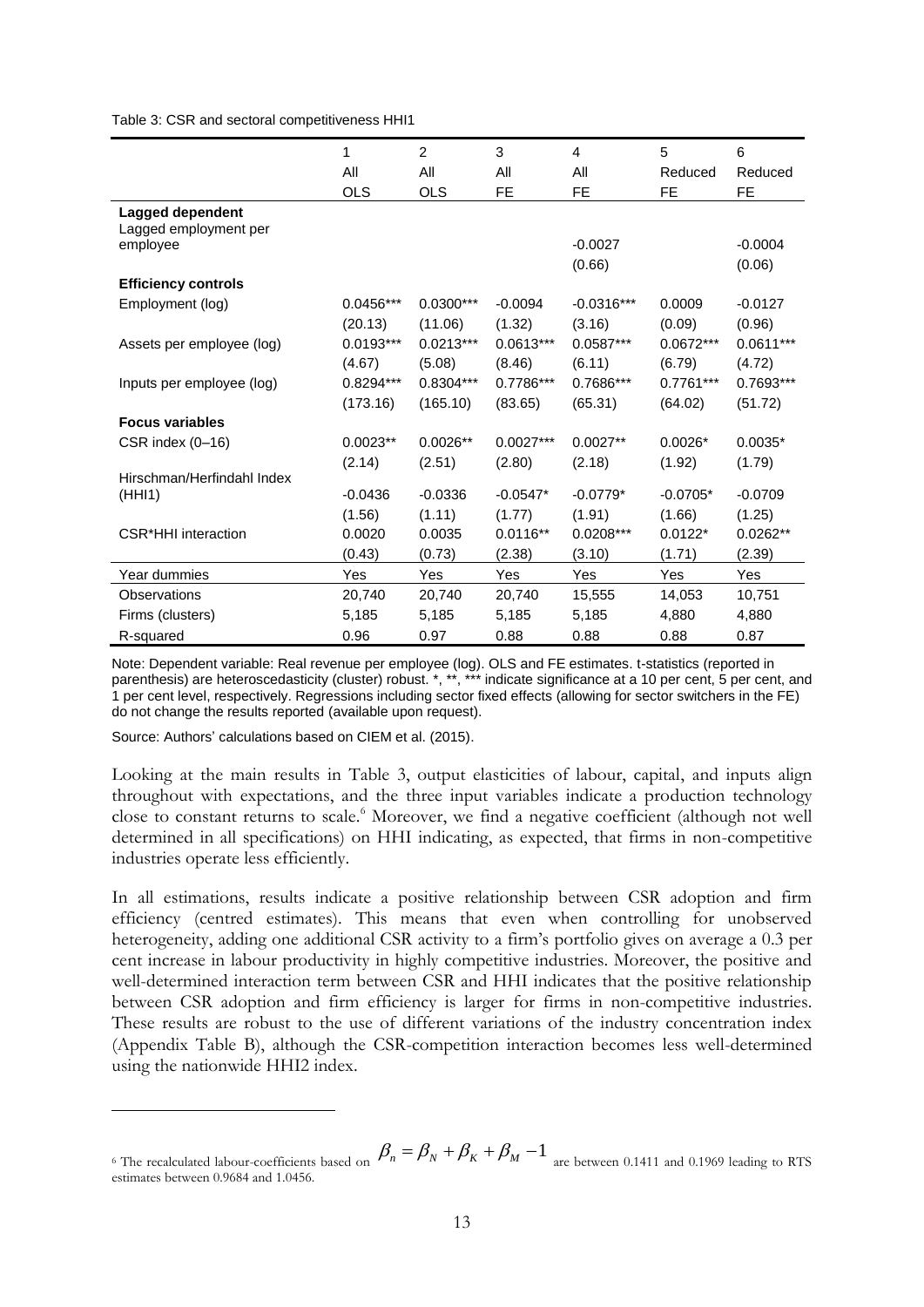Table 4: CSR and sectoral competitiveness—CSR heterogeneity

|                              | $\mathbf{1}$ | $\overline{c}$ | 3           | $\overline{4}$ | 5           | 6           |
|------------------------------|--------------|----------------|-------------|----------------|-------------|-------------|
|                              | All          | All            | Reduced     | Reduced        | Private     | State and   |
|                              |              |                |             |                | Domestic    | Foreign     |
|                              | <b>FE</b>    | <b>FE</b>      | <b>FE</b>   | FE             | <b>FE</b>   | <b>FE</b>   |
| Lagged dependent             |              |                |             |                |             |             |
| Lagged employment per        |              |                |             |                |             |             |
| employee                     |              | $-0.0029$      |             | $-0.0005$      |             |             |
|                              |              | (0.72)         |             | $-0.09$        |             |             |
| <b>Efficiency controls</b>   |              |                |             |                |             |             |
| Employment (log)             | $-0.0096$    | $-0.0319***$   | 0.0007      | $-0.0130$      | $-0.0111$   | $-0.0141$   |
|                              | (1.34)       | (3.19)         | (0.07)      | (0.99)         | (1.54)      | (0.63)      |
| Assets per employee (log)    | $0.0613***$  | 0.0586***      | $0.0673***$ | $0.0612***$    | $0.0458***$ | $0.1325***$ |
|                              | (8.45)       | (6.09)         | (6.80)      | (4.74)         | (6.40)      | (6.52)      |
| Inputs per employee (log)    | 0.7786***    | $0.7685***$    | $0.7761***$ | 0.7692***      | $0.8136***$ | $0.6030***$ |
|                              | (83.61)      | (65.28)        | (64.01)     | (51.70)        | (101.36)    | (18.66)     |
| <b>Focus variables</b>       |              |                |             |                |             |             |
| CSR index A                  |              |                |             |                |             |             |
| (Management)                 | 0.0007       | $-0.0007$      | $-0.0017$   | $-0.0029$      | 0.0016      | $-0.0013$   |
|                              | (0.38)       | (0.27)         | (0.63)      | (0.70)         | (0.75)      | (0.32)      |
| CSR index B (Labour)         | $0.0045*$    | 0.0015         | 0.0050      | 0.0030         | 0.0036      | 0.0046      |
|                              | (1.81)       | (0.54)         | (1.55)      | (0.74)         | (1.43)      | (0.57)      |
| CSR index C (Community)      | $0.0030**$   | $0.0045**$     | 0.0035      | $0.0063**$     | $0.0035**$  | 0.0042      |
|                              | (2.15)       | (2.42)         | (1.61)      | (2.05)         | (2.30)      | (1.28)      |
| CSR A*HHI interaction        | $-0.0005$    | $-0.0092$      | $-0.0189$   | $-0.0023$      | $-0.0045$   | 0.0286      |
|                              | (0.04)       | (0.59)         | (1.19)      | (0.11)         | (0.35)      | (1.04)      |
| <b>CSR B*HHI interaction</b> | $0.0221**$   | $0.0375***$    | 0.0172      | 0.0319         | $0.0213*$   | 0.0257      |
|                              | (2.01)       | (2.62)         | (1.15)      | (1.60)         | (1.80)      | (0.70)      |
| <b>CSR C*HHI interaction</b> | $0.0135*$    | $0.0280***$    | $0.0256**$  | 0.0366**       | $0.0182*$   | 0.0006      |
|                              | (1.80)       | (2.69)         | (2.24)      | (2.30)         | (1.92)      | (0.05)      |
| Hirschman/Herfindahl Index   |              |                |             |                |             |             |
| (HHI1)                       | $-0.0715**$  | $-0.0939**$    | $-0.0615$   | $-0.0639$      | $-0.0569$   | $-0.0990$   |
|                              | (1.98)       | (1.96)         | (1.29)      | (1.02)         | (1.55)      | (0.76)      |
| Year dummies                 | Yes          | Yes            | Yes         | Yes            | Yes         | Yes         |
| Observations                 | 20,740       | 15,555         | 14,053      | 10,751         | 14,764      | 5,584       |
| Firms (clusters)             | 5,185        | 5,185          | 4,880       | 4,880          | 3,691       | 1,396       |
| R-squared                    | 0.88         | 0.87           | 0.88        | 0.87           | 0.92        | 0.68        |

Note: Dependent variable: Real revenue per employee (log). FE estimates. t-statistics (reported in parenthesis) are heteroscedasticity (cluster) robust. \*, \*\*, \*\*\* indicate significance at a 10 per cent, 5 per cent, and 1 per cent level, respectively.

Source: Authors' calculations based on CIEM et al. (2015).

Table 4 looks at the possible differential effects of different types of CSR (labour, management, and community) only for the fixed effects specifications in Table 3. The positive relationship found between the aggregate CSR index and labour productivity is driven mainly by community related CSR initiatives. This is in line with Liu (2009) who found that community and nongovernmental organization forces are the most important drivers of changes related to enthusiastic social behaviour of Chinese firms. Speculating about the reasons for these findings, several strands in the CSR literature (summarized in Crifo and Forget 2015) emphasize that socially responsible actions by local firms may be reciprocated over time by support from local stakeholders (customers, suppliers, employees, etc.). Firms most likely to experience such reciprocity are firms with a stronger dependency on, and financial engagement with, local community actors. Local linkages are indeed very strong in Viet Nam; 43 per cent of small firms in Viet Nam sell their output in the same province, while 60 per cent of firms purchase raw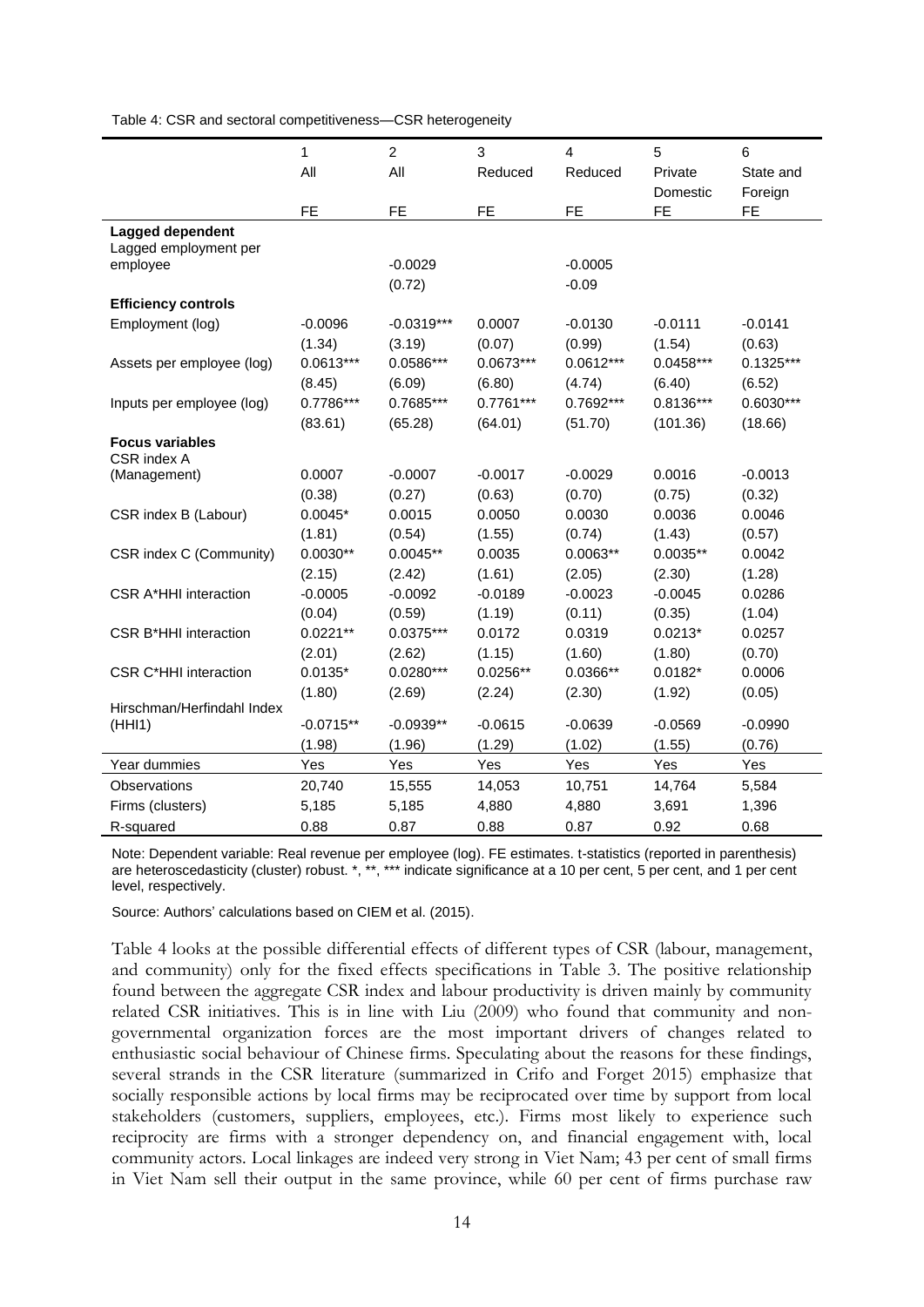materials, and 63 per cent of firms purchase intermediates from suppliers within the same province (CIEM et al. 2015). A stronger community related CSR effect should therefore be found among firms that are more deeply rooted in the local community. We look (in columns 5 and 6 in Table 4) at whether private domestic firms (sourcing most inputs locally and having the majority of their customers within the province/district of their main production facility) are gaining more from community-related CSR initiatives than firms with a more outward oriented business profile (enterprises with state and/or foreign ownership involvement).<sup>7</sup> Results suggest that the positive relationship between community-related CSR and firm efficiency is significantly stronger for domestic private firms as compared to state and to foreign operated firms. This confirms that socially responsible actions by private domestic firms are likely to be reciprocated. Again, a positive and well-determined interaction effect is found, suggesting that communityrelated CSR initiatives seem to have larger effects on firm-level performance in non-competitive settings.

| Table 5: CSR and sectoral competitiveness-GMM estimates |  |  |
|---------------------------------------------------------|--|--|
|---------------------------------------------------------|--|--|

|                            | 1             | 2             | 3           | 4           | 5             | 6           |
|----------------------------|---------------|---------------|-------------|-------------|---------------|-------------|
|                            | Predetermined | Predetermined | Endogenous  | Endogenous  | Predetermined | Endogenous  |
|                            | Diff-GMM      | Diff-GMM      | Diff-GMM    | Diff-GMM    | Diff-GMM      | Diff-GMM    |
| Lagged dependent           |               |               |             |             |               |             |
| Lagged employment          |               |               |             |             |               |             |
| per employee               | $0.0383***$   | $0.0381***$   | $0.0372***$ | $0.0371***$ | $0.0469***$   | $0.0457***$ |
|                            | (4.19)        | (4.39)        | (4.33)      | (4.42)      | (4.52)        | (4.48)      |
| <b>Efficiency controls</b> |               |               |             |             |               |             |
| Employment (log)           | 0.0492        | $-0.0590$     | 0.0456      | $-0.0553$   | 0.0810        | 0.0965      |
|                            | (0.13)        | (0.22)        | (0.15)      | (0.24)      | (0.31)        | (0.39)      |
| Assets per employee        |               |               |             |             |               |             |
| (log)                      | 0.2125        | 0.1646        | 0.2084      | 0.1639      | $0.1938*$     | $0.2011*$   |
| Inputs per employee        | (1.32)        | (1.40)        | (1.62)      | (1.64)      | (1.74)        | (1.88)      |
| (log)                      | $0.7611***$   | 0.7383***     | 0.7603***   | 0.7395***   | $0.7784***$   | $0.7792***$ |
|                            | (11.04)       | (14.53)       | (13.56)     | (16.71)     | (16.02)       | (16.31)     |
| <b>Focus variables</b>     |               |               |             |             |               |             |
| CSR index (0-16)           | $-0.0003$     | $-0.0001$     | $-0.0042$   | $-0.0018$   | $-0.0003$     | 0.0041      |
|                            | (0.10)        | (0.04)        | (0.36)      | (0.17)      | (0.07)        | (0.29)      |
| Hirschman/Herfindahl       |               |               |             |             |               |             |
| Index (HHI1)               | $-0.1416$     | $-0.1392$     | $-0.0948$   | $-0.0500$   | $-0.1447$     | $-0.1287$   |
|                            | (1.22)        | (1.32)        | (0.50)      | (0.27)      | (1.04)        | (0.52)      |
| <b>CSR*HHI</b> interaction | 0.0367        | $0.0475**$    | 0.0714      | $0.0852*$   | $0.0443*$     | 0.1011      |
|                            | (1.40)        | (2.10)        | (1.55)      | (1.90)      | (1.73)        | (1.50)      |
| Year dummies               | Yes           | Yes           | Yes         | Yes         | Yes           | Yes         |
| Additional controls        | No            | Yes           | No          | Yes         | No            | No          |
| <b>Observations</b>        | 10,370        | 10,370        | 10,370      | 10,370      | 7,449         | 7,449       |
| Firms (clusters)           | 5,185         | 5,185         | 5,185       | 5,185       | 4,574         | 4,574       |
| No of Instruments          | 16            | 45            | 16          | 45          | 16            | 16          |
| Hansen OID test (p-        |               |               |             |             |               |             |
| value)                     | 0.363         | 0.638         | 0.358       | 0.637       | 0.812         | 0.805       |

Note: Dependent variable: Real revenue per employee (log). Columns 5 and 6 are for the reduced sample. Arellano-Bond (1991) DIFF-GMM estimator. Twostep with Windmeijer's finite-sample correction for the two-step covariance matrix. t-statistics are reported in parenthesis. \*, \*\*, \*\*\* indicate significance at a 10 per cent, 5 per cent, and 1 per cent level, respectively.

Source: Authors' calculations based on CIEM et al. (2015).

-

<sup>7</sup> CIEM and UoC (2015) documents that smaller private firms are more likely to source inputs locally and sell output to local customers than larger state and foreign owned companies are.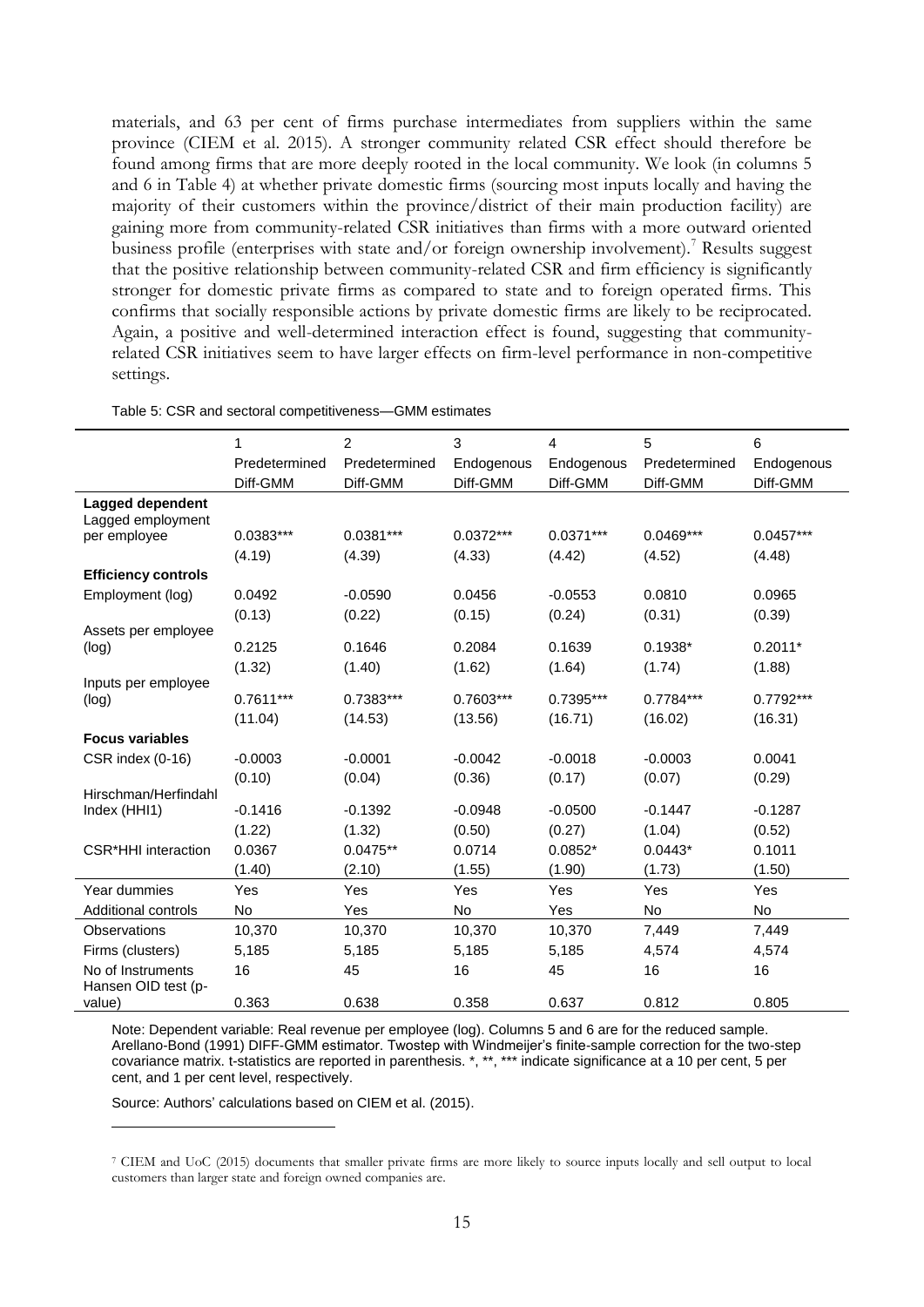As discussed in Section 4, there are a number of identification challenges in inferring a causal relationship from the estimates in Tables 3 and 4. To overcome these, we use a difference GMM estimator whereby the model is estimated in first differences and the lagged dependent variable and the CSR variables are instrumented by their lags. To avoid problems of weak instruments, we restrict the instrument set to the first and second lag depending on the Hansen's test for validity of instruments. The results are presented in Tables 5 and 6. Columns 1 (no additional controls) and 2 (with additional controls) treat CSR as predetermined (independent of current disturbances, but influenced by the past ones—as the lagged dependent variable), whereas columns 3 and 4 treat CSR as endogenous. Columns 5 and 6 are replicates of columns 1 and 2 on a reduced sample excluding firms that change main sector of operation as well as export and R&D status. We generally find that the positive and well-determined effect of CSR on labour productivity found in Table 3 is no longer present, suggesting that the fixed effects estimates are upward biased.

Our results from the difference GMM also suggest from the coefficient estimate on the interaction between CSR and the sector concentration index that the effect of CSR is even more pronounced (factor 2 to 3; although not well-determined throughout) in non-competitive sectors than suggested by the OLS and fixed effects specifications in Table 3.

|                                          | 1A          | 2A           | 3A          | 4A          | 5A           |
|------------------------------------------|-------------|--------------|-------------|-------------|--------------|
|                                          |             |              |             | Private     | <b>State</b> |
|                                          | CSR Index A | CSR Index B  | CSR Index C | CSR Index C | CSR Index C  |
|                                          | Pre         | Pre          | Pre         | Pre         | Pre          |
|                                          | Diff-GMM    | Diff-GMM     | Diff-GMM    | Diff-GMM    | Diff-GMM     |
| <b>Focus variables</b>                   |             |              |             |             |              |
| CSR index A, B or C                      | $-0.0120$   | $-0.0271***$ | $0.0122***$ | $0.0072*$   | 0.0140       |
|                                          | (1.43)      | (3.33)       | (3.02)      | (1.79)      | (1.56)       |
| Hirschman/Herfindahl                     |             |              |             |             |              |
| Index (HHI1)                             | $-0.0039$   | $-0.1707$    | $-0.0012$   | 0.0076      | $-0.1211$    |
|                                          | (0.04)      | (1.44)       | (0.01)      | (0.09)      | (0.31)       |
| <b>CSR Index*HHI</b>                     |             |              |             |             |              |
| interaction                              | $0.0785*$   | $0.1426***$  | 0.0334      | 0.0240      | $-0.0436$    |
|                                          | (1.79)      | (3.26)       | (1.44)      | (0.99)      | (1.01)       |
| Year dummies                             | Yes         | Yes          | Yes         | Yes         | Yes          |
| Additional controls                      | Yes         | Yes          | Yes         | No          | No.          |
| Observations                             | 10,370      | 10,370       | 10,370      | 7,382       | 2,792        |
| Firms (clusters)                         | 5,185       | 5,185        | 5,185       | 3,691       | 1,396        |
| No of Instruments<br>Hansen OID test (p- | 45          | 45           | 45          | 16          | 16           |
| value)                                   | 0.186       | 0.431        | 0.593       | 0.676       | 0.606        |

Note: Dependent variable: Real revenue per employee (log). Arellano-Bond (1991) DIFF-GMM estimator. Twostep with Windmeijer's finite-sample correction for the two-step covariance matrix. t-statistics (reported in parenthesis). \*, \*\*, \*\*\* indicate significance at a 10 per cent, 5 per cent, and 1 per cent level, respectively. Results comparable to column 2 in Table 5.

Source: Authors' calculations based on CIEM et al. (2015).

Following up on the differential effects found in Table 4 of CSR on labour productivity depending on CSR type, in Table 6 we run the difference GMM specification by CSR group (labour, management, and community). Columns 1–3 are comparable to the results in column 3 of Table 5, whereas columns 4–6 can be compared to column 4 of Table 5 for the aggregate CSR index. Results are more or less consistent with the findings in Table 4. While community level CSR continues to have an influence on firm-level labour productivity, this effect is independent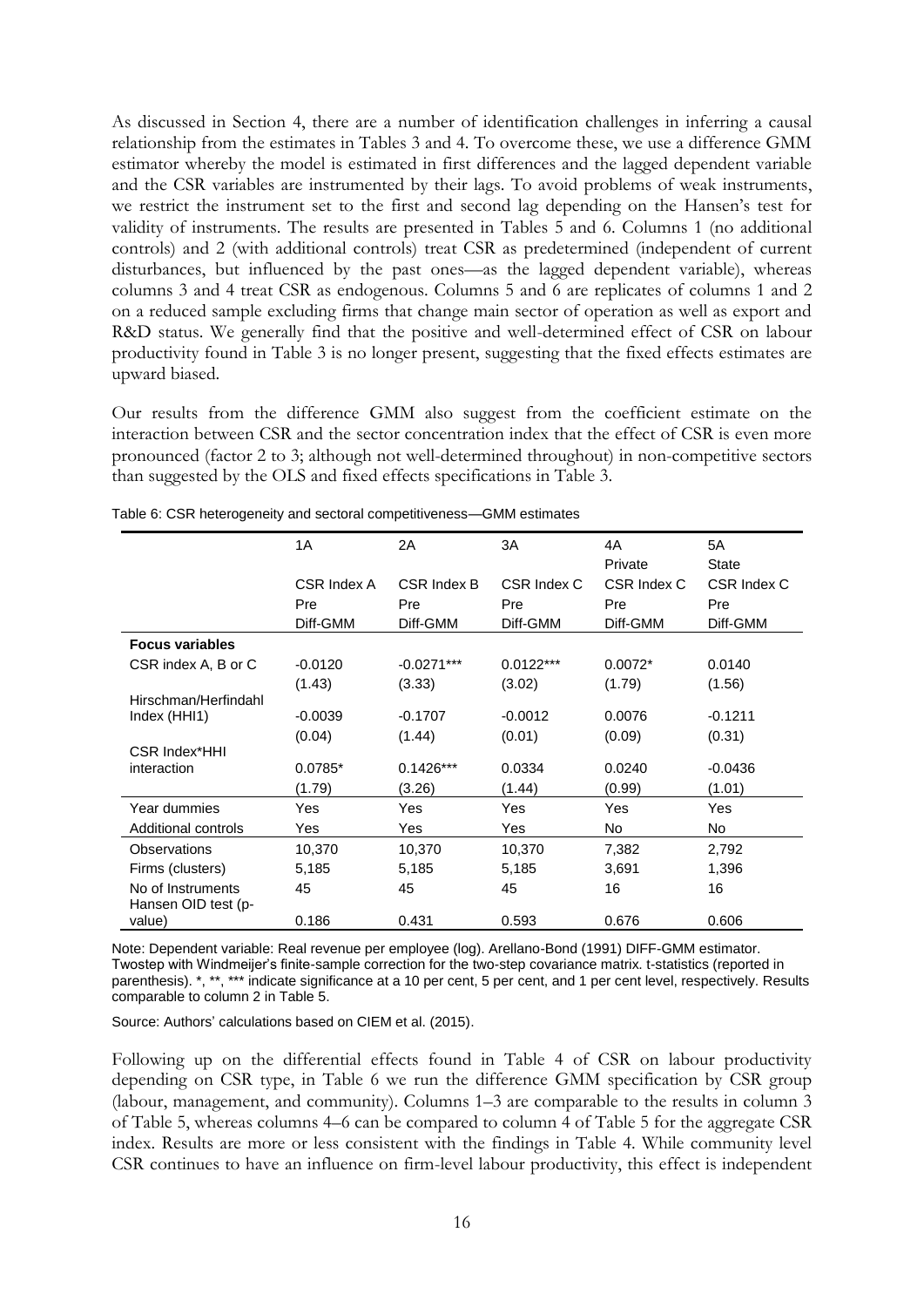of sector level concentration in the difference GMM. Moreover, the community CSR effect seems to be stronger among private domestic firms as compared to state and foreign operated entities (columns 7 and 8). In addition, results in Table 6 suggest that labour (compliance) related CSR continues to have a differential impact on labour productivity depending on sector concentration levels, but in the GMM specification management related CSR seems to be nonlinearly related to labour productivity along the sector concentration dimension.

Overall, we conclude that beyond compliance management related CSR initiatives (such as whether the firm has a written down CSR policy, is a member of standards groups, agreements to promote CSR, or has been awarded CSR type certifications) and compliance labour related CSR initiatives do not have independent effects on firm-level productivity. However, for community related CSR initiatives (such as firm-level involvement in local environmental protection activities, active participation in local poverty alleviation, education, and/or health programmes) there is an independent positive and well-determined effect on firm-level productivity. Each additional community related CSR initiative results in a 1.2 per cent increase in labour productivity. One mechanism behind this positive relationship between community level CSR initiatives and firm performance may go through a worker incentive effect. We therefore focus next, on whether workers in comparable firms accept lower wage compensation (given productivity) in enterprises with a stronger social corporate profile (i.e. the third question raised in the Introduction).

# **5.2 Labour compensation**

Akerlof and Kranton (2005) argue that CSR can be used strategically to signal a corporate culture that can help incentivize workers. This could help explain the positive relationship between CSR and labour productivity. According to Crifo and Forget (2015), a strong CSR company profile may also motivate employees in a way that weakens workers' relative bargaining power in wage negotiations, thereby leading to an equilibrium outcome where workers are willing to accept lower wages in exchange for having a job in a well-renowned company.

As an illustration of the latter and confirming this using the Vietnamese firm-level data, Figure 2 shows the association between firm size and the average wage share (share of value added being paid out as labour compensation), split by CSR (panel A) and industry competition (panel B). The black curve is the average wage share in firms with a high level of CSR (panel A) or operating in a competitive industry (panel B) while the grey curve is the average wage share in firms with a low level of CSR and competition pressure, respectively. The shaded areas show the point-wise 90 per cent confidence intervals. The four vertical lines in the plots indicate the upper limits on the size of enterprises using the standard World Bank definition: micro (10 employees), small (50 employees), medium (300 employees), and large (1,000 employees). Starting with Panel A, we see a significant difference in wage shares being paid by firms with high and low levels of CSR. Throughout the size distribution, we find that firms more actively engaging in CSR activities tend to compensate their employees at a lower rate of total generated value added than their counterparts, which are less involved in CSR activities.

Panel B of Figure 2 shows the average wage share differences between firms operating in highly competitive industries (HHI<30 per cent), compared with firm in concentrated sectors (HHI>70 per cent). It can be seen that workers in highly competitive sectors are compensated at a relatively constant rate of value added (around 90 per cent); whereas there is a sharp decline in wage compensation shares along the firm size distribution in concentrated sectors.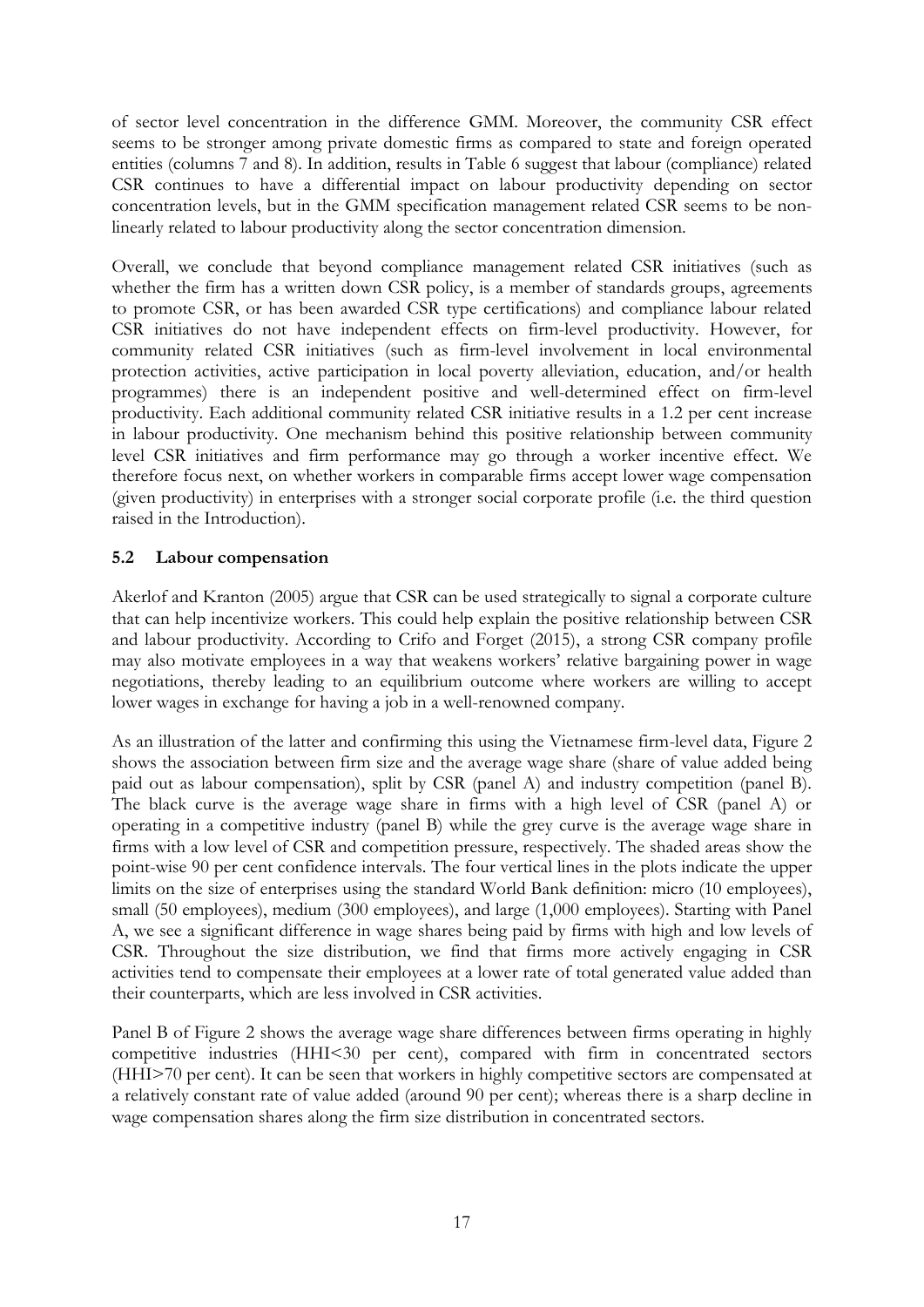Figure 2: Labour compensation, CSR, and competition



Note: Kernel weighed local mean smoothing using the Epanechnikov kernel and a bandwidth of 0.8. The black curves are for high levels of CSR and competition respectively; the grey curve is for low levels of CSR and industry competition, respectively. Shaded areas are point-wise 90 per cent confidence intervals. Vertical lines are at 2.30, 3.91, 5.70, 6.91 indicating 10, 50, 300, and 1,000 employees, respectively.

Source: Authors' calculations based on CIEM et al. (2015).

Panels C and D of Figure 2 show wage differences between high and low CSR firms along the industry competitiveness dimension. In competitive industries, the share of value added accruing to workers in 'low' CSR firms is at a relatively constant level, which along the firm size distribution is higher than in 'high' CSR firms. In concentrated sectors, average labour compensation shares of value added are log-linearly declining in firm size in companies with strong CSR profiles. Throughout the firm size distribution, firms less engaged in CSR activities allocate larger shares of value added to their workers, and it is noticeable in both panel C and D that the differences in labour compensation rates between high and low CSR firms are more pronounced in the medium firm size segment. Moreover, Appendix Table D shows that the negative CSR effect on labour compensation shares is driven by management and labour related CSR initiatives. In sum, our results lend support to the literature arguing that employees are willing to accept a lower share of value added in exchange for working in a company signalling 'good' corporate values.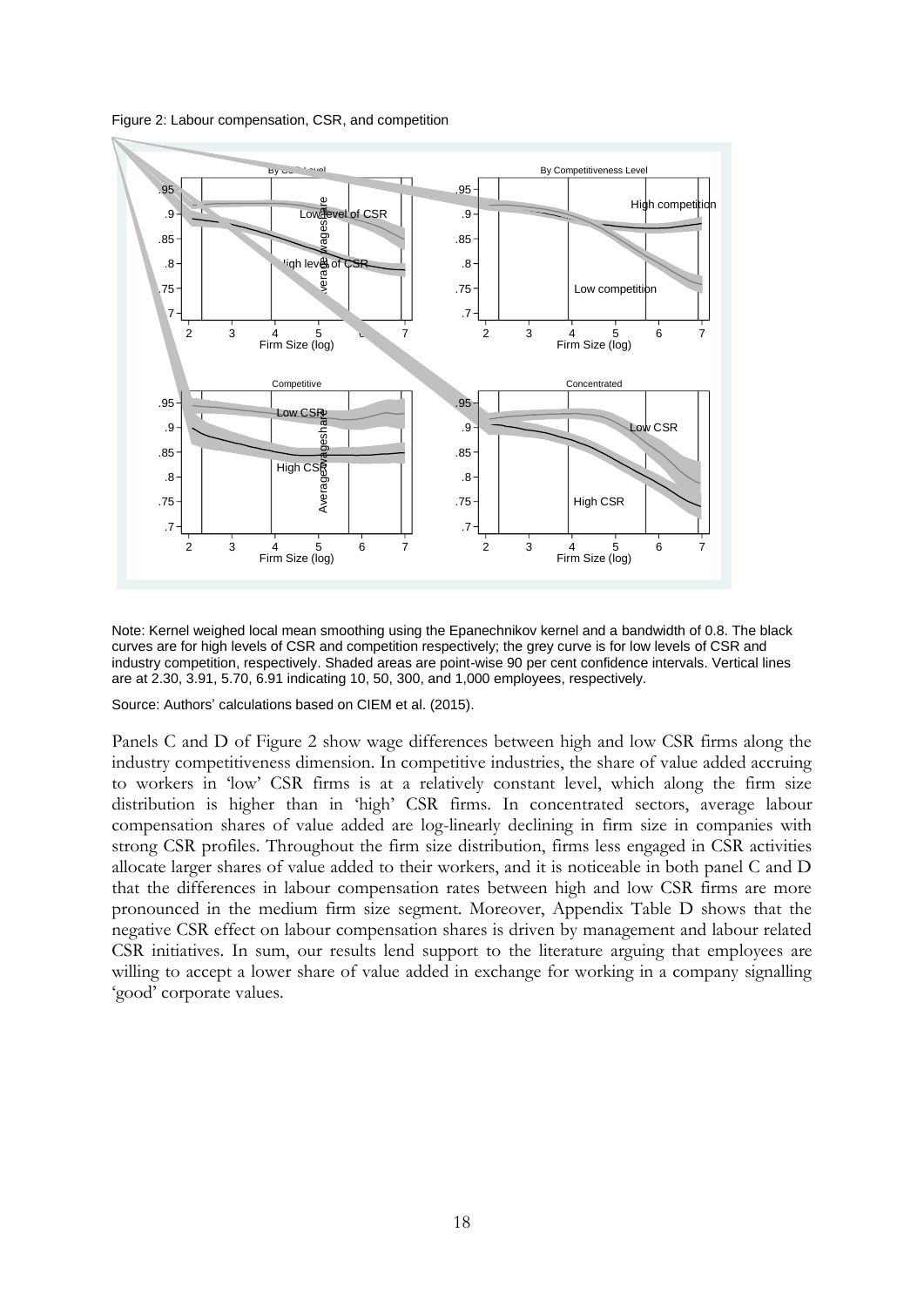#### **6 Conclusion**

This study used firm-level panel data for more than 5,000 firms from Viet Nam during the period 2011–14 to examine the relationship between different types of corporate social responsibility (CSR) and firm-level performance. We asked three questions:

- Are CSR adopting firms more productive?
- Does CSR matter in competitive industries?
- Do firms use CSR strategically to offer lower labour compensation shares?

We found a positive relationship between CSR engagement and firm efficiency, and conclude that this positive effect is largely driven by CSR initiatives labelled as community level CSR. That is, corporate social responsible acts focused at servicing local society (environmental protection activities, participation in local poverty alleviation programmes, community based education, and/or health programmes). Firms that are more reliant on the localized economy (for example firms sourcing inputs at the district level and having the majority of customers within the local community) are more likely (given firm size) to engage in socially responsible actions at the local community level. Our results indicate that these social initiatives are likely to be reciprocated through a workforce mechanism where employees are willing to accept a relatively lower share of generated value added. Moreover, CSR impacts are found to be stronger for firms in noncompetitive industries. Therefore, the hypothesis that competition mitigates managerial agency problems cannot be rejected, at least in the case of Vietnamese manufacturing firms.

Overall, our findings offer evidence in the case of Viet Nam that CSR may have an independent positive impact on firm-level efficiency; and that this positive productivity effect is driven more by (smaller) domestic firms' engagement in local community CSR initiatives than more strategic CSR initiatives by larger corporations (state and/or foreign owned). Noting that foreign owned enterprises are found to engage relatively less in community based CSR initiatives than both state owned enterprises and domestic owned firms leads us to question the frequently found argument that increased foreign involvement in the economy will automatically bring about positive improvements in the corporate social behaviour of domestic firms through learning and spillovers from foreign companies. This is, based on our findings, unlikely to happen unless concerted policy action to the contrary is taken.

# **References**

- Akerlof, G.A., and R.E. Kranton (2005). 'Identity and the economics of organizations'. *Journal of Economic Perspectives*, 19: 9–32.
- Arellano, M., and O. Bover (1995). 'Another look at the instrumental variable estimation of error-components models'. *Journal of Econometrics*, 68: 29–51.
- Bagnoli, M., and S.G. Watts (2003). 'Selling to social responsible consumers: Competition and the private provision of public goods.' *Journal of Economics and Management Strategy*, 12(3): 419–45.
- Bénabou, R., and J. Tirole (2010). 'Individual and corporate social responsibility'. *Economica*, 77(305): 1–19.
- Campbell, J.L. (2007). 'Why would corporations behave in socially responsible ways? An institutional theory of corporate social responsibility'. *Academy of Management Review*, 32(3): 946–67.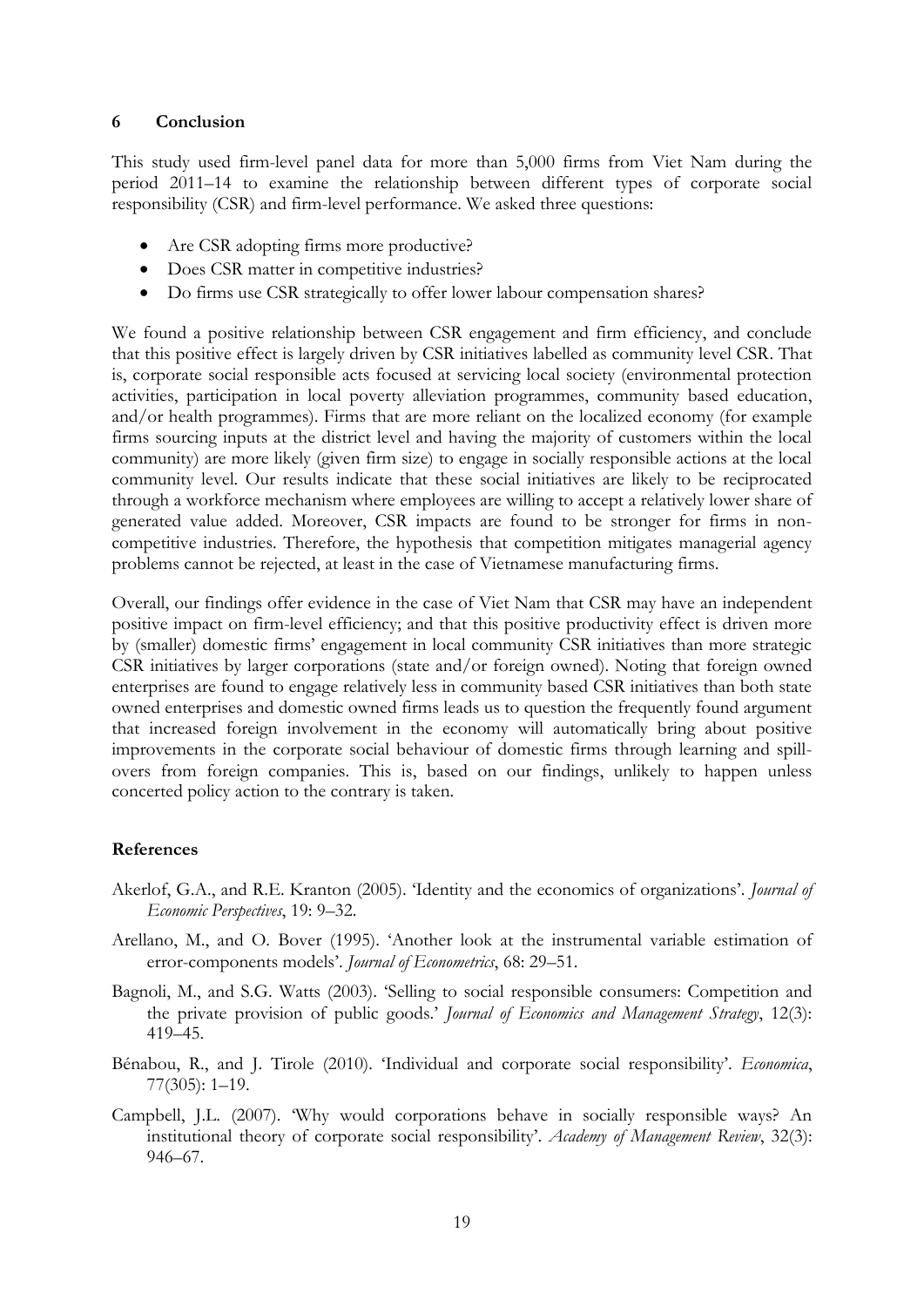- Central Institute for Economic Management (CIEM), and University of Copenhagen (UoC) (2012). 'Technology and competitiveness in Vietnam: Evidence from a survey in 2011'. Hanoi: CIEM.
- Central Institute for Economic Management (CIEM), and University of Copenhagen (UoC) (2013). 'Technology and competitiveness in Vietnam: Evidence from a survey in 2012'. Hanoi: CIEM.
- Central Institute for Economic Management (CIEM), and University of Copenhagen (UoC) (2014). 'Technology and competitiveness in Vietnam: Evidence from a survey in 2013'. Hanoi: CIEM.
- Central Institute for Economic Management (CIEM), and University of Copenhagen (UoC) (2015). 'Technology and competitiveness in Vietnam: Evidence from a survey in 2014'. Hanoi: CIEM.
- Central Institute for Economic Management (CIEM), GSO, and University of Copenhagen (UoC) (2015). 'Firm-level technology and competitiveness in Vietnam evidence from 2010- 2014 surveys'. Hanoi: CIEM.
- Chatterji, A., D. Levine, and M. Toffel (2009). 'How well do social ratings actually measure corporate social responsibility?'. *Journal of Economics & Management Strategy*, 18(1): 125–69.
- Crifo, P., and V.D. Forget (2015). 'The economics of corporate social responsibility: A firm-level perspective survey'. *Journal of Economic Surveys*, 29(1): 112–30.
- Kitzmueller, M., and J. Shimshack, J. (2012). 'Economic perspectives on corporate social responsibilities'. *Journal of Economic Literature*, 50(1): 51–84.
- Liu, Y. (2009). 'Investigating external environmental pressure on firms and their behaviour in Yangtze River Delta of China'. *Journal of Cleaner Production,* 17(16): 1480–6.
- Margolis, J.D., H.A. Elfenbein, and J.P. Walsh (2009). 'Does it pay to be good ... and does it matter? A meta-analysis of the relationship between corporate social and financial performance'. SSRN Scholarly Paper ID 1866371. Rochester, NY: Social Science Research Network.
- McWilliams, A., and M. Siegel (2001). 'Corporate social responsibility: A theory of the firm perspective'. *Academy of Management Review*, 26(1): 117–27.
- Newman, C., J. Rand, and F. Tarp (2013). 'Industry switching in developing countries'. *World Bank Economic Review*, 27(2): 357–88.
- Newman, C., J. Rand, T. Talbot, and F. Tarp (2015) 'Technology transfers, foreign investment and productivity spillovers'. *European Economic Review*, 76: 168–87.
- Newman, R.J., F. Tarp, and N. Trifkovic (2016). 'The transmission of socially responsible behaviour through international trade'. Mimeo.
- Nguyen, Q.V. (2007). 'Current status of CSR in Viet Nam'. Vietnam Chamber of Commerce and Industry (VCCI) Working Paper. Hanoi: Business Office for Sustainable Development.
- Porter, M.E., and M.R. Kramer (2002). 'The competitive advantage of corporate philanthropy'. *Harvard Business Review*, 80(12): 56–68, 133.
- Porter, M.E., and C. van der Linde (1995). 'Toward a new conception of the environmentcompetitiveness relationship'. *Journal of Economic Perspectives*, 9(4): 97–118.
- Shleifer, A. (2004). 'Does competition destroy ethical behaviour?'. *American Economic Review*, 94(2): 414–18.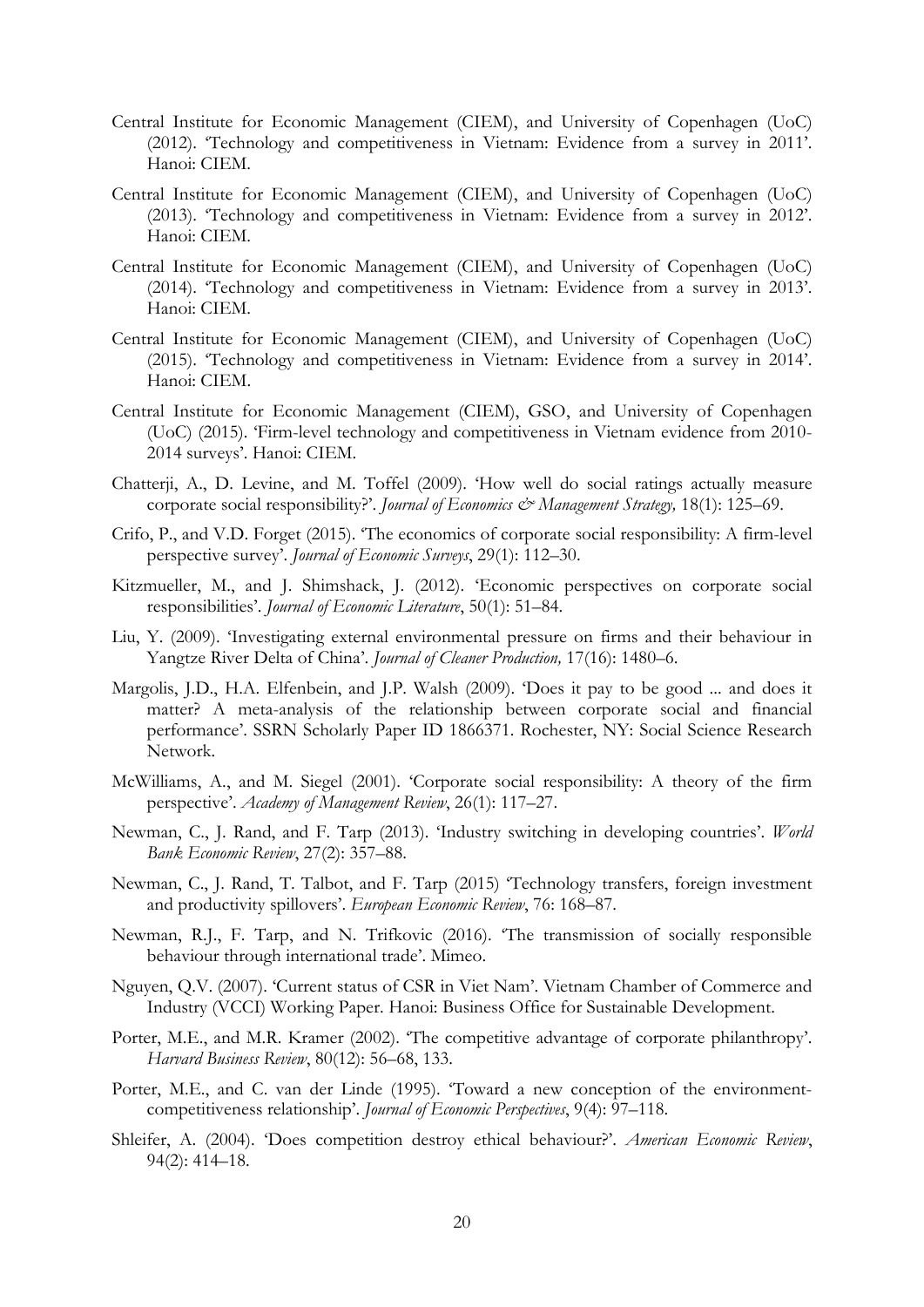UN (2014). The Global Compact Viet Nam network. Available online at: [http://www.un.org.vn/en/spotlight-articles-press-centre-submenu-253/news-highlights](http://www.un.org.vn/en/spotlight-articles-press-centre-submenu-253/news-highlights-press-centre-submenu-254/27-the-un-in-viet-nam/global-compact/295-the-global-compact-viet-nam-network.html)[press-centre-submenu-254/27-the-un-in-viet-nam/global-compact/295-the-global](http://www.un.org.vn/en/spotlight-articles-press-centre-submenu-253/news-highlights-press-centre-submenu-254/27-the-un-in-viet-nam/global-compact/295-the-global-compact-viet-nam-network.html)[compact-viet-nam-network.html](http://www.un.org.vn/en/spotlight-articles-press-centre-submenu-253/news-highlights-press-centre-submenu-254/27-the-un-in-viet-nam/global-compact/295-the-global-compact-viet-nam-network.html) (accessed on 7 March 2016).

# **Appendix**

Appendix Table A: CSR summary statistics, by survey year

|                                                                           | (1)    | (2)   | (3)   | (4)   | (5)   |
|---------------------------------------------------------------------------|--------|-------|-------|-------|-------|
|                                                                           | All    | 2011  | 2012  | 2013  | 2014  |
| Average score                                                             |        |       |       |       |       |
| CSR index (0-16), mean                                                    | 5.193  | 5.078 | 5.170 | 5.207 | 5.316 |
| CSR index A-Management (0-4), mean                                        | 1.314  | 1.248 | 1.259 | 1.387 | 1.360 |
| CSR index B-Labour (0-4), mean                                            | 3.081  | 3.049 | 3.063 | 3.040 | 3.175 |
| CSR index C-Community (0-8), mean                                         | 0.798  | 0.782 | 0.848 | 0.780 | 0.781 |
| Share                                                                     |        |       |       |       |       |
| A: Management                                                             |        |       |       |       |       |
| CSR 1: Has a committee/board overseeing CSR practices?                    | 0.431  | 0.375 | 0.383 | 0.493 | 0.474 |
| CSR 2: Has a written down CSR policy?                                     | 0.747  | 0.734 | 0.738 | 0.758 | 0.756 |
| CSR 3: Member of standards groups or agreements that promote              |        |       |       |       |       |
| CSR standards?                                                            | 0.029  | 0.028 | 0.026 | 0.037 | 0.025 |
| CSR 4: Has been awarded CSR type certifications or awards?                | 0.107  | 0.111 | 0.112 | 0.099 | 0.105 |
| <b>B: Labour</b>                                                          |        |       |       |       |       |
| CSR 5: All permanent employees have a written labour contract?            | 0.965  | 1.000 | 0.944 | 0.962 | 0.952 |
| CSR 6: Enterprise has a local/plant level trade union?                    | 0.555  | 0.524 | 0.553 | 0.543 | 0.603 |
| CSR 7: Enterprise pays contribution to social insurance for<br>employees? | 0.780  | 0.760 | 0.781 | 0.768 | 0.810 |
| CSR 8: Enterprise pays contribution to health insurance for               |        |       |       |       |       |
| employees?                                                                | 0.782  | 0.765 | 0.784 | 0.768 | 0.809 |
| <b>C: Community</b>                                                       |        |       |       |       |       |
| <b>CSR 9: Environmental Protection</b>                                    | 0.257  | 0.260 | 0.272 | 0.247 | 0.247 |
| CSR 10: Education                                                         | 0.087  | 0.079 | 0.093 | 0.087 | 0.088 |
| CSR 11: Infrastructure Development                                        | 0.079  | 0.082 | 0.082 | 0.075 | 0.078 |
| CSR 12: Health Care services                                              | 0.051  | 0.047 | 0.054 | 0.052 | 0.049 |
| CSR 13: Youth Development                                                 | 0.033  | 0.031 | 0.033 | 0.034 | 0.034 |
| CSR 14: Poverty Alleviation                                               | 0.206  | 0.200 | 0.223 | 0.201 | 0.200 |
| CSR 15: Local Heritage                                                    | 0.032  | 0.030 | 0.036 | 0.030 | 0.033 |
| CSR 16: Sporting events                                                   | 0.053  | 0.052 | 0.055 | 0.054 | 0.052 |
| Number of observations                                                    | 20,740 | 5,185 | 5,185 | 5,185 | 5,185 |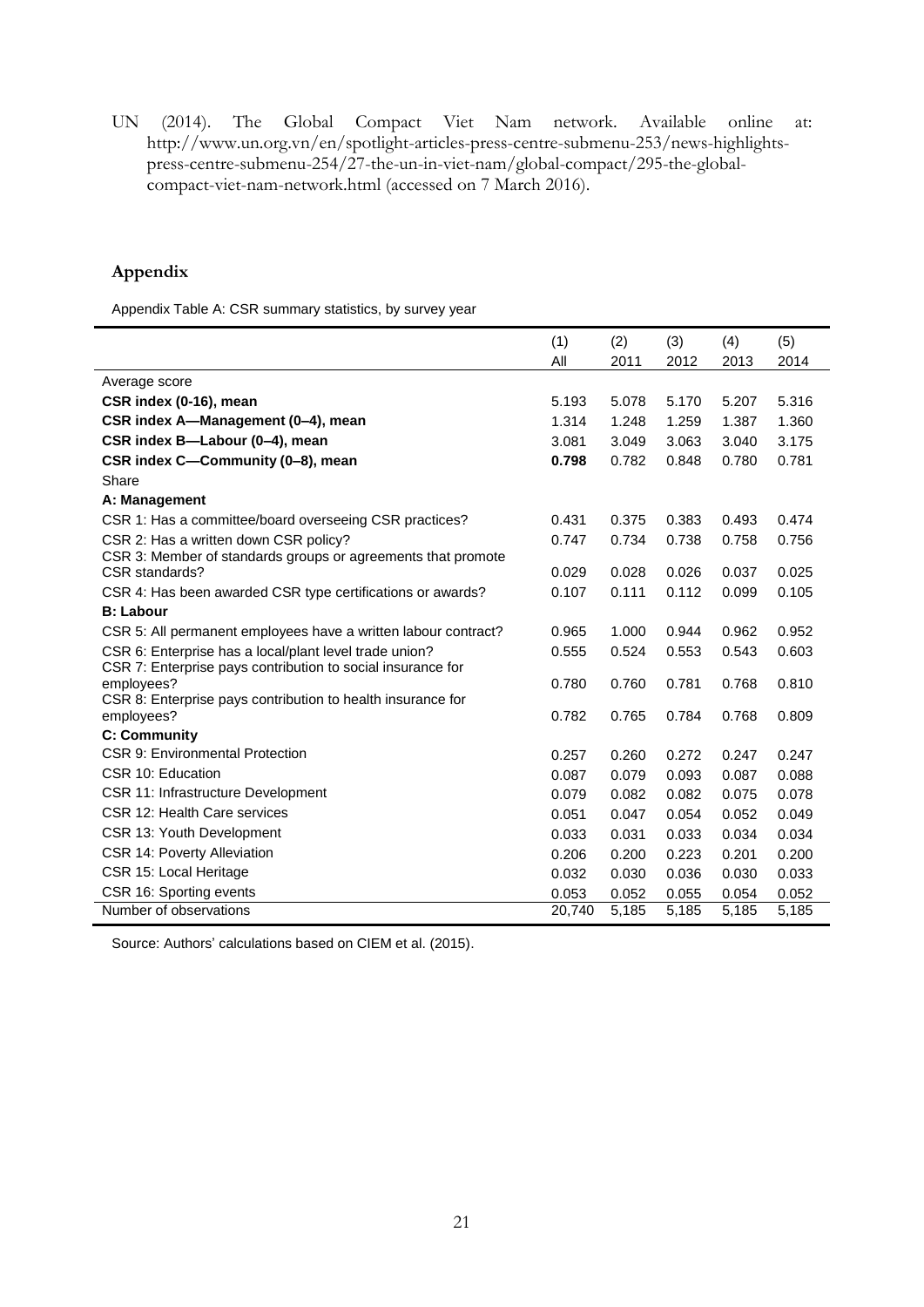Appendix Table B: CSR and sectoral competitiveness, HHI2

|                            | 1           | $\overline{2}$ | 3           | $\overline{4}$ | 5            | 6          |
|----------------------------|-------------|----------------|-------------|----------------|--------------|------------|
|                            | All         | All            | All         | All            | Reduced      | Reduced    |
|                            | <b>OLS</b>  | <b>OLS</b>     | <b>FE</b>   | <b>FE</b>      | <b>FE</b>    | <b>FE</b>  |
| Lagged dependent           |             |                |             |                |              |            |
| Lagged employment per      |             |                |             |                |              |            |
| employee                   |             |                |             | $-0.0025$      |              | $-0.0003$  |
|                            |             |                |             | (0.62)         |              | (0.05)     |
| <b>Efficiency controls</b> |             |                |             |                |              |            |
| Employment (log)           | $0.0460***$ | $0.0300***$    | $-0.0095$   | $-0.0313***$   | 0.0009       | $-0.0124$  |
|                            | (20.36)     | (11.03)        | (1.33)      | (3.13)         | (0.09)       | (0.94)     |
| Assets per employee (log)  | $0.0193***$ | $0.0213***$    | $0.0612***$ | $0.0591***$    | $0.0672***$  | 0.0617***  |
|                            | (4.66)      | (5.10)         | (8.45)      | (6.14)         | (6.79)       | (4.76)     |
| Inputs per employee (log)  | 0.8300***   | 0.8303***      | 0.7786***   | 0.7686***      | 0.7760***    | 0.7692***  |
|                            | (173.83)    | (165.14)       | (83.73)     | (65.34)        | (64.02)      | (51.58)    |
| <b>Focus variables</b>     |             |                |             |                |              |            |
| CSR index (0-16)           | $0.0020*$   | $0.0026**$     | $0.0029***$ | $0.0030**$     | $0.0027**$   | $0.0037*$  |
|                            | (1.91)      | (2.53)         | (3.03)      | (2.46)         | (2.02)       | (1.90)     |
| Hirschman/Herfindahl Index |             |                |             |                |              |            |
| (HHI2)                     | $-0.0331$   | $-0.1102$      | $-0.1721*$  | 0.0031         | $-0.3074***$ | $-0.1928$  |
|                            | (0.38)      | (1.17)         | (1.90)      | (0.03)         | (2.95)       | (1.29)     |
| <b>CSR*HHI</b> interaction | $-0.0011$   | 0.0013         | $0.0269*$   | 0.0077         | $0.0405**$   | 0.0233     |
|                            | (0.07)      | (0.09)         | (1.74)      | (0.48)         | (2.08)       | (0.85)     |
| Year dummies               | Yes         | Yes            | Yes         | Yes            | Yes          | <b>Yes</b> |
| <b>Additional controls</b> | No          | Yes            | No          | No             | No           | No         |
| Observations               | 20,740      | 20,740         | 20,740      | 15,555         | 14,053       | 10,751     |
| Firms (clusters)           | 5,185       | 5,185          | 5,185       | 5,185          | 4,880        | 4,880      |
| R-squared                  | 0.96        | 0.97           | 0.88        | 0.87           | 0.88         | 0.87       |

Note: Dependent variable: Real revenue per employee (log). OLS and FE estimates. t-statistics (reported in parenthesis) are heteroscedasticity (cluster) robust. \*, \*\*, \*\*\* indicate significance at a 10 per cent, 5 per cent, and 1 per cent level, respectively. Regressions sector fixed effects (allowing for sector switchers in the FE) do not change the results reported (available upon request).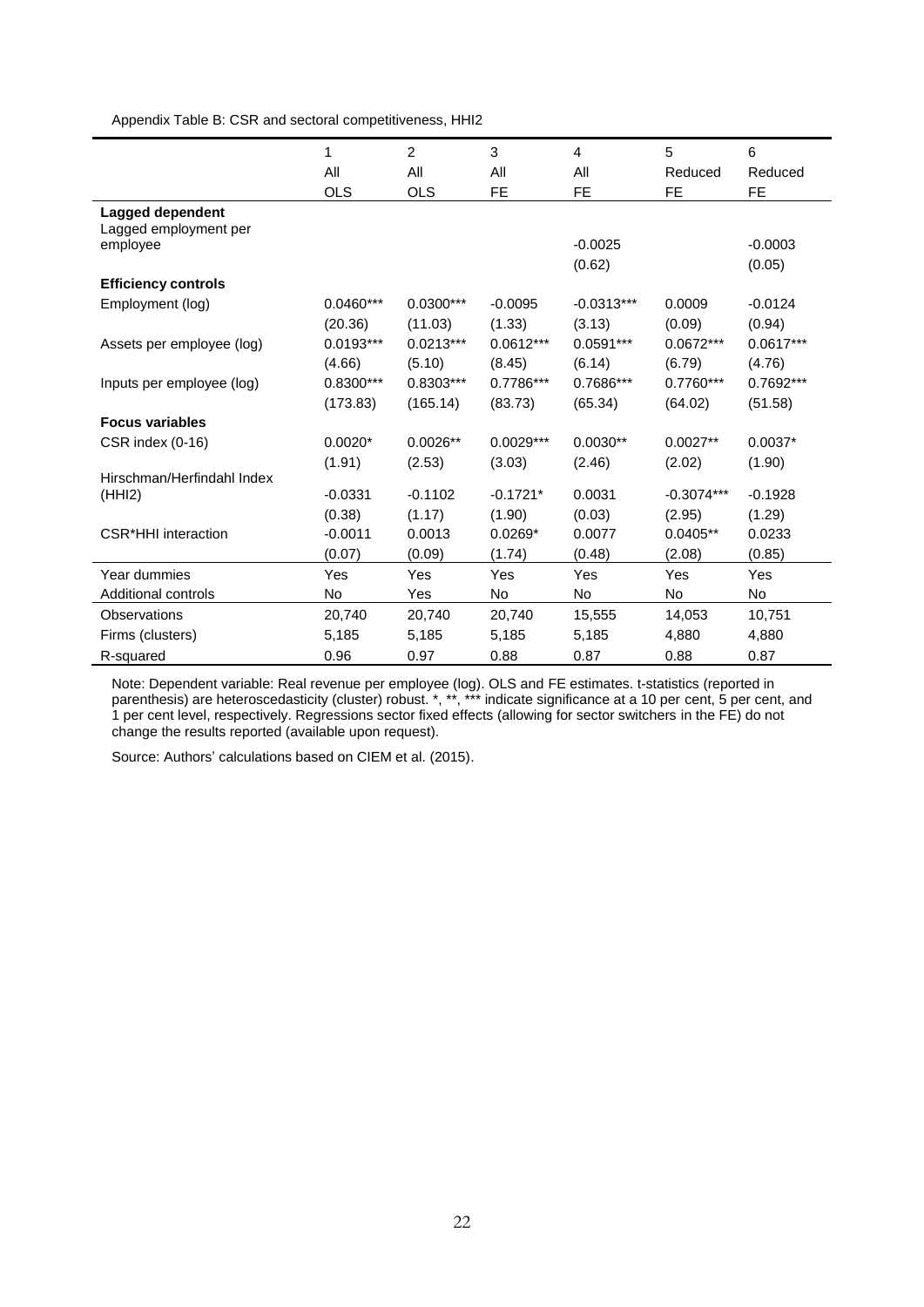#### **CSR treated as endogenous instead of predetermined**

|                                      | 1B          | 2B          | 3В          | 4B          | 5B           |
|--------------------------------------|-------------|-------------|-------------|-------------|--------------|
|                                      |             |             |             | Private     | <b>State</b> |
|                                      | CSR Index A | CSR Index B | CSR Index C | CSR Index C | CSR Index C  |
|                                      | Endo        | Endo        | Endo        | Endo        | Endo         |
|                                      | Diff-GMM    | Diff-GMM    | Diff-GMM    | Diff-GMM    | Diff-GMM     |
| <b>Focus variables</b>               |             |             |             |             |              |
| CSR index A, B or C                  | $-0.0342*$  | $-0.0245$   | $0.0507***$ | 0.0083      | 0.0343       |
|                                      | (1.69)      | (0.83)      | (2.84)      | (0.47)      | (0.29)       |
| Hirschman/Herfindahl Index<br>(HHI1) | 0.2200      | $-0.1305$   | 0.0976      | 0.0980      | 0.6249       |
|                                      | (1.14)      | (0.46)      | (0.59)      | (0.66)      | (0.22)       |
| CSR Index*HHI interaction            | $0.2167*$   | $0.1917*$   | 0.0648      | 0.0634      | $-0.4379$    |
|                                      | (1.85)      | (1.68)      | (1.07)      | (1.10)      | (0.26)       |
| Year dummies                         | Yes         | Yes         | Yes         | Yes         | Yes          |
| Additional controls                  | Yes         | Yes         | Yes         | No          | No           |
| Obs                                  | 10,370      | 10,370      | 10,370      | 7,382       | 2,792        |
| Firms                                | 5,185       | 5,185       | 5,185       | 3,691       | 1,396        |
| No of Instruments                    | 45          | 60          | 45          | 16          | 16           |
| Hansen OID test (p-value)            | 0.583       | $0.176*$    | 0.724       | 0.605       | 0.457        |

Note: Results comparable to column 4 in Table 5. Dependent variable: Real revenue per employee (log). Arellano-Bond (1991) DIFF-GMM estimator. Twostep with Windmeijer's finite-sample correction for the two-step covariance matrix. t-statistics (reported in parenthesis). \*, \*\*, \*\*\* indicate significance at a 10 per cent, 5 per cent, and 1 per cent level, respectively. Column 2B allows additional lags to the instrument set due to a weak Hansen OID test using the preferred specification using a one-lag structure.